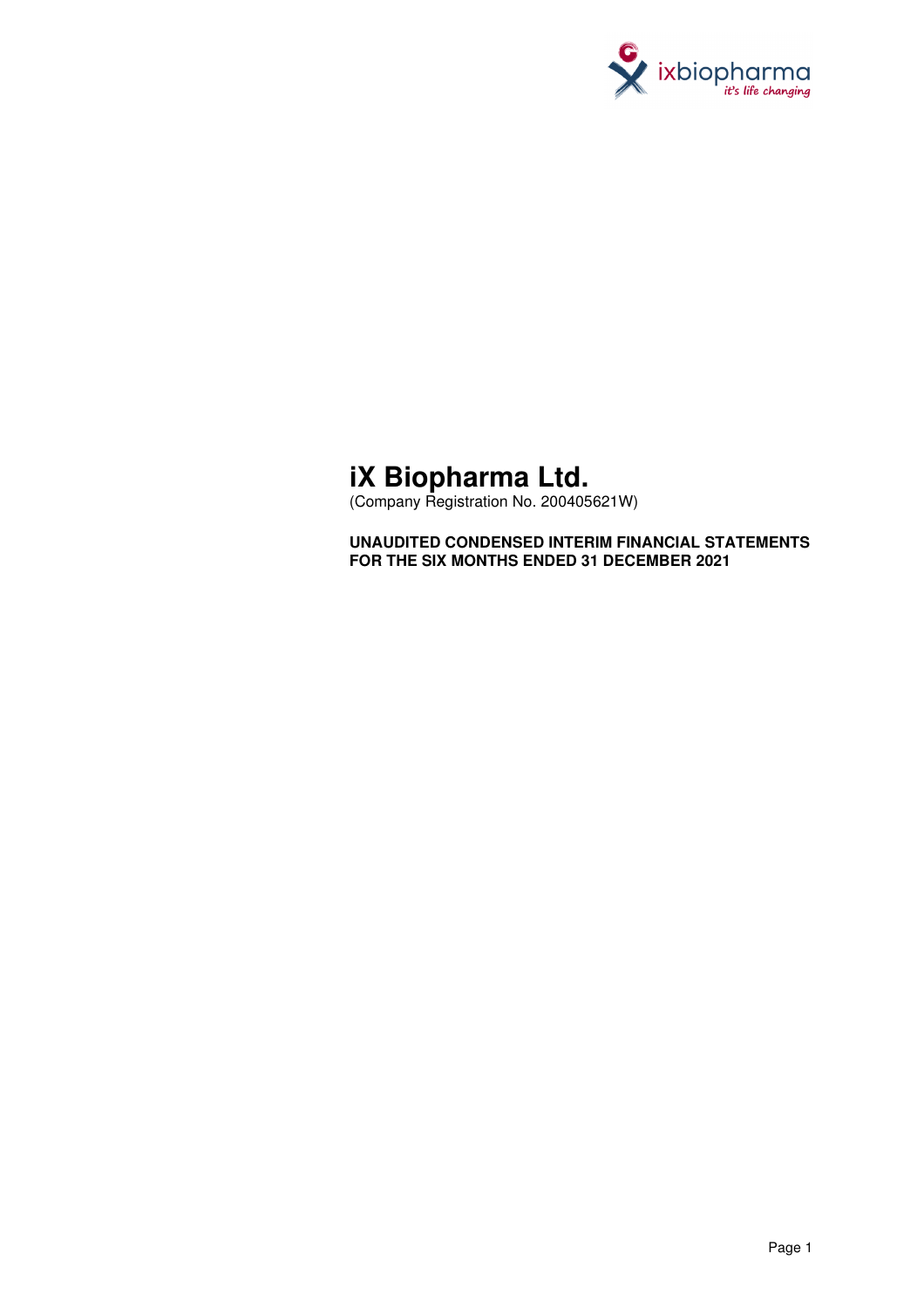## **Unaudited Condensed Interim Consolidated Statement of Comprehensive Income**

**for six months ended 31 December 2021** 

|                                                                                                                                                                                       | <b>Note</b> | Group<br>6 months ended                           |                                                  |                               |
|---------------------------------------------------------------------------------------------------------------------------------------------------------------------------------------|-------------|---------------------------------------------------|--------------------------------------------------|-------------------------------|
|                                                                                                                                                                                       |             | 31.12.21<br><b>S\$'000</b>                        | 31.12.20<br><b>S\$'000</b>                       | ℅                             |
| Revenue<br>Cost of sales                                                                                                                                                              | 5.3         | 13,185<br>(1,059)                                 | 830<br>(987)                                     | nm<br>$\overline{7}$          |
| <b>Gross Profit/ (Loss)</b>                                                                                                                                                           |             | 12,126                                            | (157)                                            | nm                            |
| Other income<br>Other gains and (losses)                                                                                                                                              | 6           | 327<br>(1, 373)                                   | 924<br>2,154                                     | (65)<br>nm                    |
| Expenses<br>- Research and development<br>- Sales and marketing<br>- General and administrative<br>- Finance expense<br>Total expenses                                                |             | (1, 187)<br>(983)<br>(4,623)<br>(104)<br>(6, 897) | (1,291)<br>(1,095)<br>(3,265)<br>(82)<br>(5,733) | (8)<br>(10)<br>42<br>27<br>20 |
| Profit / (loss) before income tax                                                                                                                                                     | 7           | 4,183                                             | (2, 812)                                         | nm                            |
| Income tax expense                                                                                                                                                                    | 8           | (521)                                             | (1)                                              | nm                            |
| Profit / (loss) for the financial<br>period                                                                                                                                           |             | 3,662                                             | (2, 813)                                         | nm                            |
| Other comprehensive income:<br>Items that may be reclassified<br>subsequently to profit or loss:<br>Currency translation differences<br>arising from consolidation<br>- Gain / (loss) |             | 848                                               | (1,674)                                          | nm                            |
| Total comprehensive profit /<br>(loss)                                                                                                                                                |             | 4,510                                             | (4, 487)                                         | nm                            |
| Earnings per share (EPS)<br>attributable to equity holders<br>of the Company<br>(cent per share)                                                                                      |             |                                                   |                                                  |                               |
| <b>Basic EPS</b><br><b>Diluted EPS</b>                                                                                                                                                | 9<br>9      | 0.49<br>0.49                                      | (0.41)<br>(0.41)                                 | nm<br>nm                      |

nm: not meaningful

The Unaudited Consolidated Interim Statement of Comprehensive Income should be read in conjunction with the 2021 Audited Financial Statements and the accompanying explanatory notes attached to this financial report.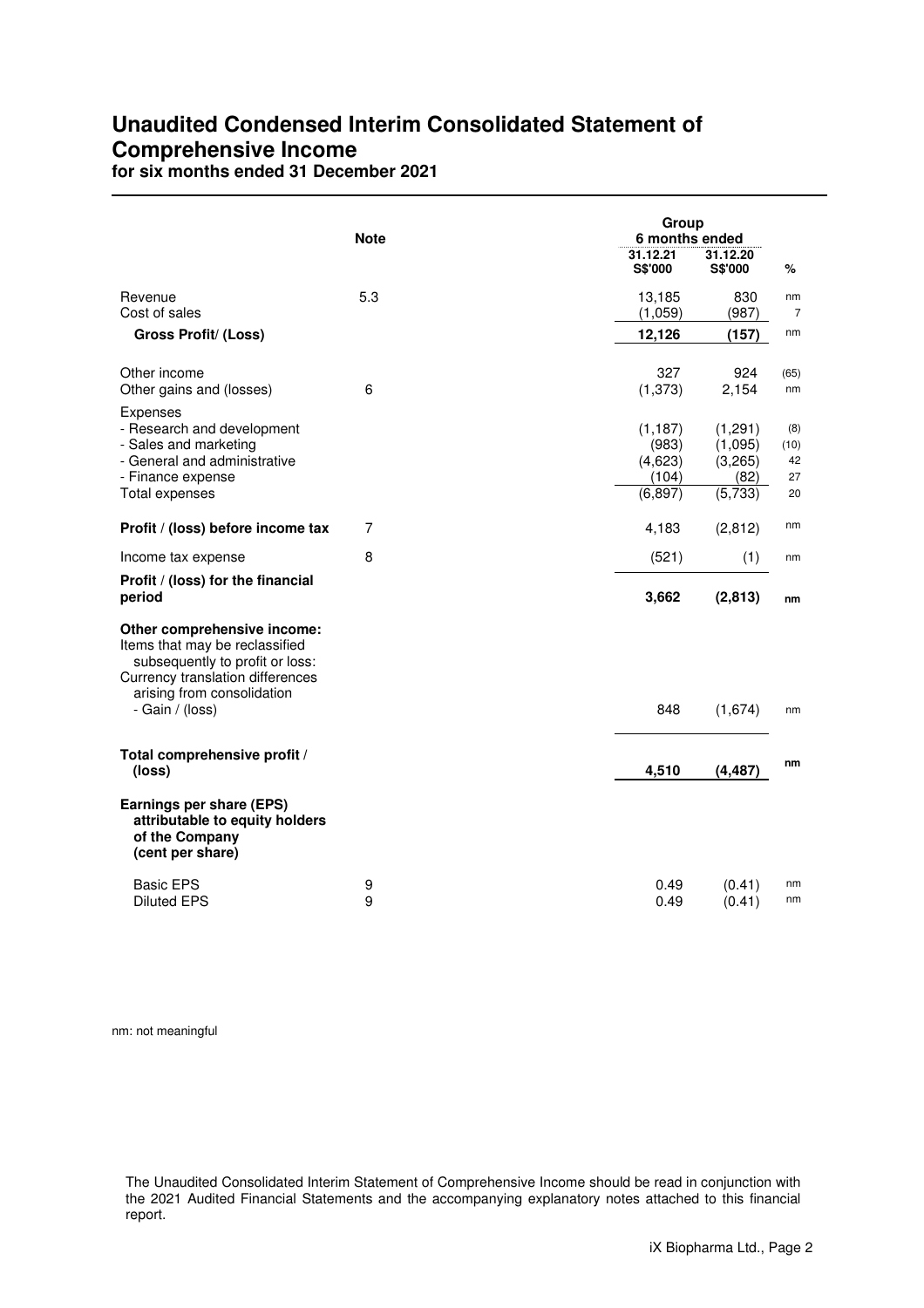## **Unaudited Condensed Interim Balance Sheets**

**As at 31 December 2021** 

|                                                                                        |             | Group       |                 |                | Company  |
|----------------------------------------------------------------------------------------|-------------|-------------|-----------------|----------------|----------|
|                                                                                        | <b>Note</b> | 31.12.21    | 30.06.21        | 31.12.21       | 30.06.21 |
|                                                                                        |             | S\$'000     | S\$'000         | S\$'000        | S\$'000  |
| <b>ASSETS</b>                                                                          |             |             |                 |                |          |
| <b>Current assets</b>                                                                  |             |             |                 |                |          |
| Cash and cash equivalents                                                              | 10          | 16,694      | 6,205           | 10,990         | 5,173    |
| Trade and other receivables                                                            |             | 2,832       | 1,816           | 31,079         | 19,105   |
| Inventories                                                                            |             | 974         | 1,103           | 21             | 21       |
| Other current assets                                                                   |             | 158         | 227             | 103            | 183      |
|                                                                                        |             | 20,658      | 9,351           | 42,193         | 24,482   |
| <b>Non-current assets</b>                                                              |             |             |                 |                |          |
| Deposits                                                                               |             | 148         | 148             | 83             | 83       |
| Intangible assets                                                                      | 11          | 394         | 413             | 54             | 72       |
| Property, plant and equipment                                                          | 12          | 7,848       | 8,338           | 144            | 166      |
| Right of use assets                                                                    | 13          | 415         | 607             | 412            | 594      |
| Deferred tax assets                                                                    |             | 1,400       |                 | ٠              |          |
| Financial Asset - FVPL                                                                 | 14          | 5,251       |                 |                |          |
| Investments in subsidiaries                                                            |             |             |                 | 1,966          | 1,966    |
|                                                                                        |             | 15,456      | 9,506           | 2,659          | 2,881    |
| <b>Total assets</b>                                                                    |             | 36,114      | 18,857          | 44,852         | 27,363   |
| <b>LIABILITIES</b><br><b>Current liabilities</b>                                       |             |             |                 |                |          |
| Trade and other payables                                                               |             | 2,282       | 2,808           | 1,527          | 1,740    |
| Borrowings                                                                             | 15          | 640         | 421             | 26             | 25       |
| Lease liabilities                                                                      | 15          | 246         | 375             | 242            | 361      |
| Provision                                                                              |             | 76          | 63              | $\overline{a}$ |          |
| Current income tax liabilities                                                         |             | 1,901       |                 | 573            |          |
|                                                                                        |             | 5,145       | 3,667           | 2,368          | 2,126    |
| <b>Non-current liabilities</b>                                                         |             |             |                 |                |          |
| Borrowings                                                                             | 15          | 3,949       | 3,201           | 16             | 30       |
| Lease liabilities                                                                      | 15          | 180         | 238             | 179            | 238      |
| Provision                                                                              |             | 39<br>4,168 | 40<br>3,479     | 195            | 268      |
|                                                                                        |             | 9,313       |                 | 2,563          | 2,394    |
| <b>Total liabilities</b>                                                               |             | 26,801      | 7,146<br>11,711 | 42,289         |          |
| <b>NET ASSETS</b>                                                                      |             |             |                 |                | 24.969   |
| <b>EQUITY</b><br>Capital and reserves attributable to<br>equity holders of the Company |             |             |                 |                |          |
| Share capital                                                                          | 16          | 94,178      | 83,337          | 94,178         | 83,337   |
| Other reserves                                                                         |             | 931         | 344             | 150            | 411      |
| <b>Accumulated losses</b>                                                              |             | (68, 308)   | (71, 970)       | (52,039)       | (58,779) |
| <b>Total equity</b>                                                                    |             | 26,801      | 11,711          | 42,289         | 24,969   |

The Unaudited Consolidated Interim Balance Sheets should be read in conjunction with the 2021 Audited Financial Statements and the accompanying explanatory notes attached to this financial report.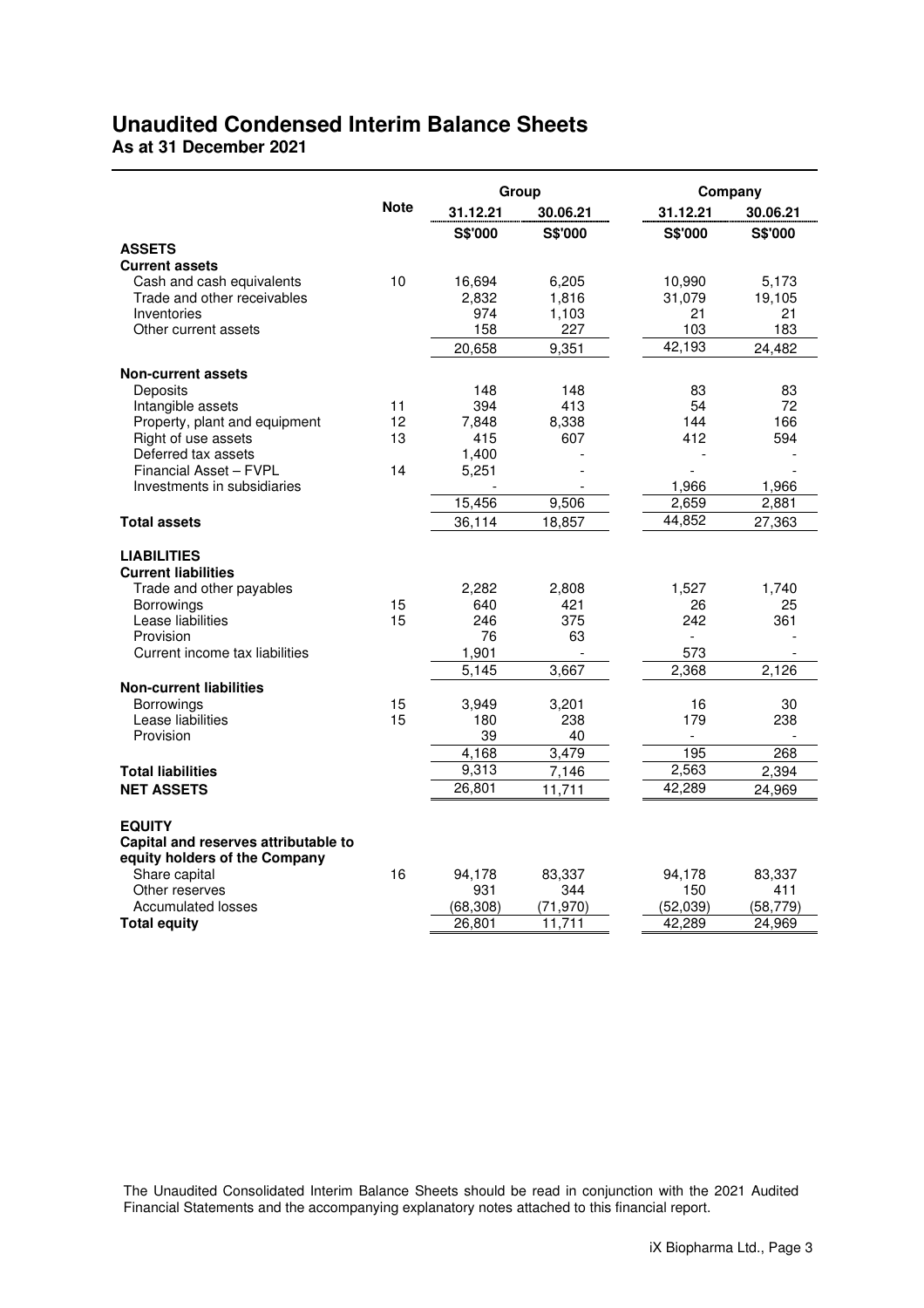## **Unaudited Condensed Interim Statements of Changes in Equity for six months ended 31 December 2021**

|                                                                                                | Attributable to equity holders of the Company |                                               |                                    |                       |                        |  |  |
|------------------------------------------------------------------------------------------------|-----------------------------------------------|-----------------------------------------------|------------------------------------|-----------------------|------------------------|--|--|
| Group                                                                                          | Share<br>capital                              | <b>Share based</b><br>payment<br>reserve      | Currency<br>translation<br>reserve | Accumulated<br>losses | <b>Total</b><br>equity |  |  |
|                                                                                                | S\$'000                                       | S\$'000                                       | S\$'000                            | S\$'000               | S\$'000                |  |  |
| Balance as at 30 June 2021                                                                     | 83,337                                        | 411                                           | (67)                               | (71, 970)             | 11,711                 |  |  |
| Profit for the period                                                                          |                                               |                                               |                                    | 3,662                 | 3,662                  |  |  |
| Other comprehensive gain for the period                                                        |                                               |                                               | 848                                |                       | 848                    |  |  |
| Total comprehensive profit for the period                                                      |                                               |                                               | 848                                | 3,662                 | 4,510                  |  |  |
| Share based payment scheme                                                                     |                                               |                                               |                                    |                       |                        |  |  |
| - Value of employees' services                                                                 |                                               | 963                                           |                                    |                       | 963                    |  |  |
| Shares issued pursuant to iX Performance Share Plan<br>Shares issued pursuant to rights issue, | 1,224                                         | (1,224)                                       |                                    |                       |                        |  |  |
| net of transaction cost                                                                        | 9,617                                         |                                               |                                    |                       | 9,617                  |  |  |
| Total transactions with owners, recognised directly in                                         |                                               |                                               |                                    |                       |                        |  |  |
| equity                                                                                         | 10,841                                        | (261)                                         |                                    |                       | 10,580                 |  |  |
| Balance as at 31 December 2021                                                                 | 94,178                                        | 150                                           | 781                                | (68, 308)             | 26,801                 |  |  |
|                                                                                                |                                               |                                               |                                    |                       |                        |  |  |
| Balance as at 30 June 2020<br>Loss for the period                                              | 72,251                                        | 320                                           | 1,333                              | (63, 736)<br>(2, 813) | 10,168<br>(2, 813)     |  |  |
| Other comprehensive loss for the period                                                        |                                               |                                               | (1,674)                            |                       | (1,674)                |  |  |
| Total comprehensive loss for the period                                                        | ÷.                                            | $\mathbf{r}$                                  | (1,674)                            | (2, 813)              | (4, 487)               |  |  |
| Share based payment scheme                                                                     |                                               |                                               |                                    |                       |                        |  |  |
| Value of employees' services                                                                   |                                               | 584                                           |                                    |                       | 584                    |  |  |
| - Shares issued pursuant to iX Performance Share Plan                                          | 789                                           | (789)                                         |                                    |                       |                        |  |  |
| Shares issued pursuant to private placement,                                                   | 10,180                                        |                                               |                                    |                       | 10,180                 |  |  |
| net of transaction cost                                                                        |                                               |                                               |                                    |                       |                        |  |  |
| Total transactions with owners, recognised directly in<br>equity                               | 10,969                                        | (205)                                         |                                    |                       | 10,764                 |  |  |
| Balance as at 31 December 2020                                                                 | 83,220                                        | 115                                           | (341)                              | (66, 549)             | 16,445                 |  |  |
|                                                                                                |                                               |                                               |                                    |                       |                        |  |  |
|                                                                                                |                                               | Attributable to equity holders of the Company |                                    |                       |                        |  |  |
|                                                                                                | <b>Share</b>                                  | <b>Share based</b>                            |                                    | <b>Accumulated</b>    | <b>Total</b>           |  |  |
| Company                                                                                        | capital                                       | payment reserve                               |                                    | losses                | equity                 |  |  |
|                                                                                                | S\$'000                                       | S\$'000                                       |                                    | S\$'000               | S\$'000                |  |  |
| Balance as at 30 June 2021                                                                     | 83,337                                        | 411                                           |                                    | (58, 779)             | 24,969                 |  |  |
| profit for the period                                                                          |                                               |                                               |                                    | 6,740                 | 6,740                  |  |  |
| Total comprehensive gain for the period                                                        | $\sim$                                        | $\sim$                                        |                                    | 6.740                 | 6,740                  |  |  |
| Share based payment scheme                                                                     |                                               |                                               |                                    |                       |                        |  |  |
| - Value of employees' services                                                                 | 1,224                                         | 963                                           |                                    |                       | 963                    |  |  |
| Shares issued pursuant to iX Performance Share Plan<br>Shares issued pursuant to rights issue, |                                               | (1,224)                                       |                                    |                       |                        |  |  |
| net of transaction cost                                                                        | 9.617                                         |                                               |                                    |                       | 9,617                  |  |  |

Total transactions with owners, recognised directly in equity 10,580 and 10,580 and 10,580 and 10,580 and 10,580 and 10,580 and 10,580 and 10,580 and 10,580 and 10,580 and 10,580 and 10,580 and 10,580 and 10,580 and 10,580 and 10,580 and 10,580 and 10,580 and 10,580 and 10,580 **Balance as at 31 December 2021 94,178 150 (52,039) 42,289**

Balance as at 30 June 2020 <br>
Loss for the period (3,049) 20,087<br>
(3,049) 320 (52,484) 20,087<br>
(3,049) 320 (52,484) 20,087 Loss for the period Total comprehensive loss for the period and the set of the period of the set of the period of the set of the set of the set of the set of the set of the set of the set of the set of the set of the set of the set of the set Share based payment scheme Value of employees' services<br>
Shares issued pursuant to iX Performance Share Plan 589 (789) - Shares issued pursuant to iX Performance Share Plan Shares issued pursuant to private placement, net of transaction cost 10,180 - 10,180 - 10,180 - 10,180 - 10,180 - 10,180 - 10,180 - 10,180 - 10,180 - 10,180 Total transactions with owners, recognised directly in equity 10,969 (205) - 10,764 **Balance as at 31 December 2020 83,220 115 (55,533) 27,802** 

The Unaudited Condensed Interim Statement of Changes in Equity should be read in conjunction with the 2021 Audited Financial Statements and the accompanying explanatory notes attached to this financial report.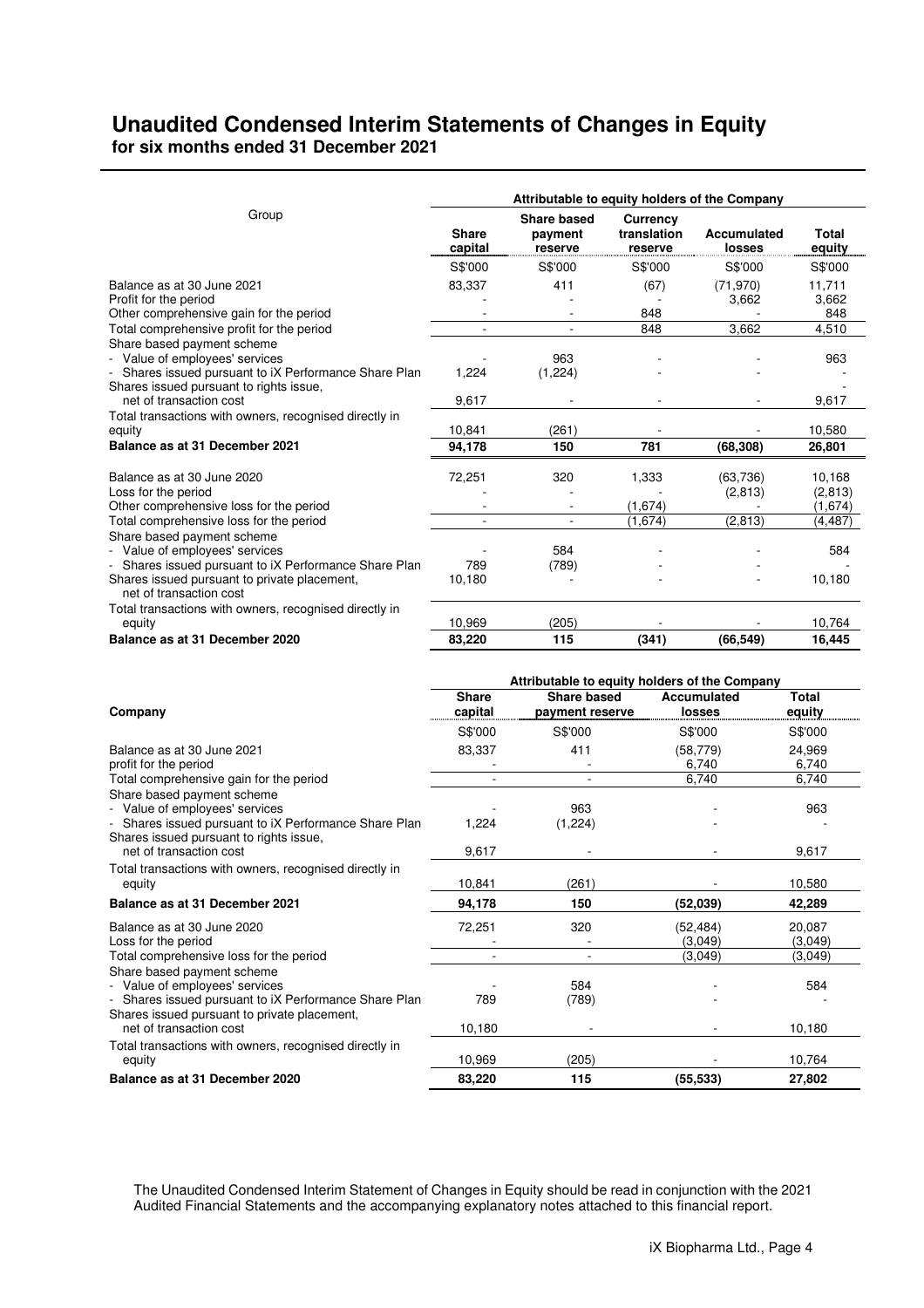## **Unaudited Condensed Interim Consolidated Statement of Cash Flows**

## **for six months ended 31 December 2021**

|                                                                                 |             | Group          |                |  |  |
|---------------------------------------------------------------------------------|-------------|----------------|----------------|--|--|
|                                                                                 | <b>Note</b> | 6 months ended |                |  |  |
|                                                                                 |             | 31.12.21       | 31.12.20       |  |  |
|                                                                                 |             | S\$'000        | S\$'000        |  |  |
| Cash flows from operating activities                                            |             | 3,662          | (2, 813)       |  |  |
| Total profit / (loss) after tax                                                 |             |                |                |  |  |
|                                                                                 |             |                |                |  |  |
| Adjustments for:<br>- Depreciation and amortisation expense                     |             | 543            | 531            |  |  |
| - Income tax expense                                                            |             | 521            | 1              |  |  |
| - Interest income                                                               |             |                | (5)            |  |  |
| - Interest expense                                                              |             | 104            | 82             |  |  |
| - Inventory write-down                                                          |             | 120            |                |  |  |
| - Provision                                                                     |             | 16             | $\overline{7}$ |  |  |
| - Disposal of property, plant and equipment                                     |             |                | (4)            |  |  |
| - Research and development tax incentive                                        |             | (296)          | (619)          |  |  |
| - Share based payment expense                                                   |             | 963            | 584            |  |  |
| - Fair value loss of financial asset, at FVPL                                   |             | 172            |                |  |  |
| - Unrealised currency exchange losses/ (gains) - net                            |             | 970            | (1, 964)       |  |  |
|                                                                                 |             | 6,775          | (4,200)        |  |  |
| Changes in working capital:                                                     |             |                |                |  |  |
| - Trade and other receivables                                                   |             | (1, 448)       | (109)          |  |  |
| - Other current assets                                                          |             | 68             | 112            |  |  |
| - Trade and other payables                                                      |             | (497)          | (559)          |  |  |
| - Inventories                                                                   |             | (19)           | (257)          |  |  |
| Cash generated from / (used in) operations                                      |             | 4,879          | (5,013)        |  |  |
| Interest received                                                               |             |                | 1              |  |  |
| Research and development tax incentive received                                 |             | 706            |                |  |  |
| Net cash provided by / (used in) operating activities                           |             | 5,585          | (5,012)        |  |  |
|                                                                                 |             |                |                |  |  |
| Cash flows from investing activities                                            |             |                |                |  |  |
| Additions to property, plant and equipment                                      |             | (66)           | (323)          |  |  |
| Addition to financial asset, at FVPL                                            |             | (5, 423)       |                |  |  |
| Disposal of property, plant and equipment                                       |             |                | 45             |  |  |
| Net cash used in investing activities                                           |             | (5, 489)       | (278)          |  |  |
|                                                                                 |             |                |                |  |  |
| Cash flows from financing activities                                            |             |                |                |  |  |
| Decrease in fixed deposits pledged<br>Proceeds from issuance of ordinary shares |             | 9,617          | 622<br>10,180  |  |  |
| Proceeds from borrowings                                                        |             | 1,395          |                |  |  |
| Repayment of borrowings                                                         |             | (328)          | (123)          |  |  |
| Principal payment of lease liabilities                                          |             | (188)          | (195)          |  |  |
| Interest paid                                                                   |             | (104)          | (82)           |  |  |
| Net cash from financing activities                                              |             | 10,392         | 10,402         |  |  |
|                                                                                 |             |                |                |  |  |
| Net increase in cash and cash equivalents                                       |             | 10,488         | 5,112          |  |  |
| Cash and cash equivalents                                                       |             |                |                |  |  |
| Beginning of financial period                                                   |             | 5,585          | 4,470          |  |  |
| Effects of currency translation on cash and cash equivalents                    |             | 18             | (117)          |  |  |
| End of financial period                                                         | 10          | 16,091         | 9,465          |  |  |

The Unaudited Condensed Interim Consolidated Statement of Cash Flows should be read in conjunction with the 2021 Audited Financial Statements and the accompanying explanatory notes attached to this financial report.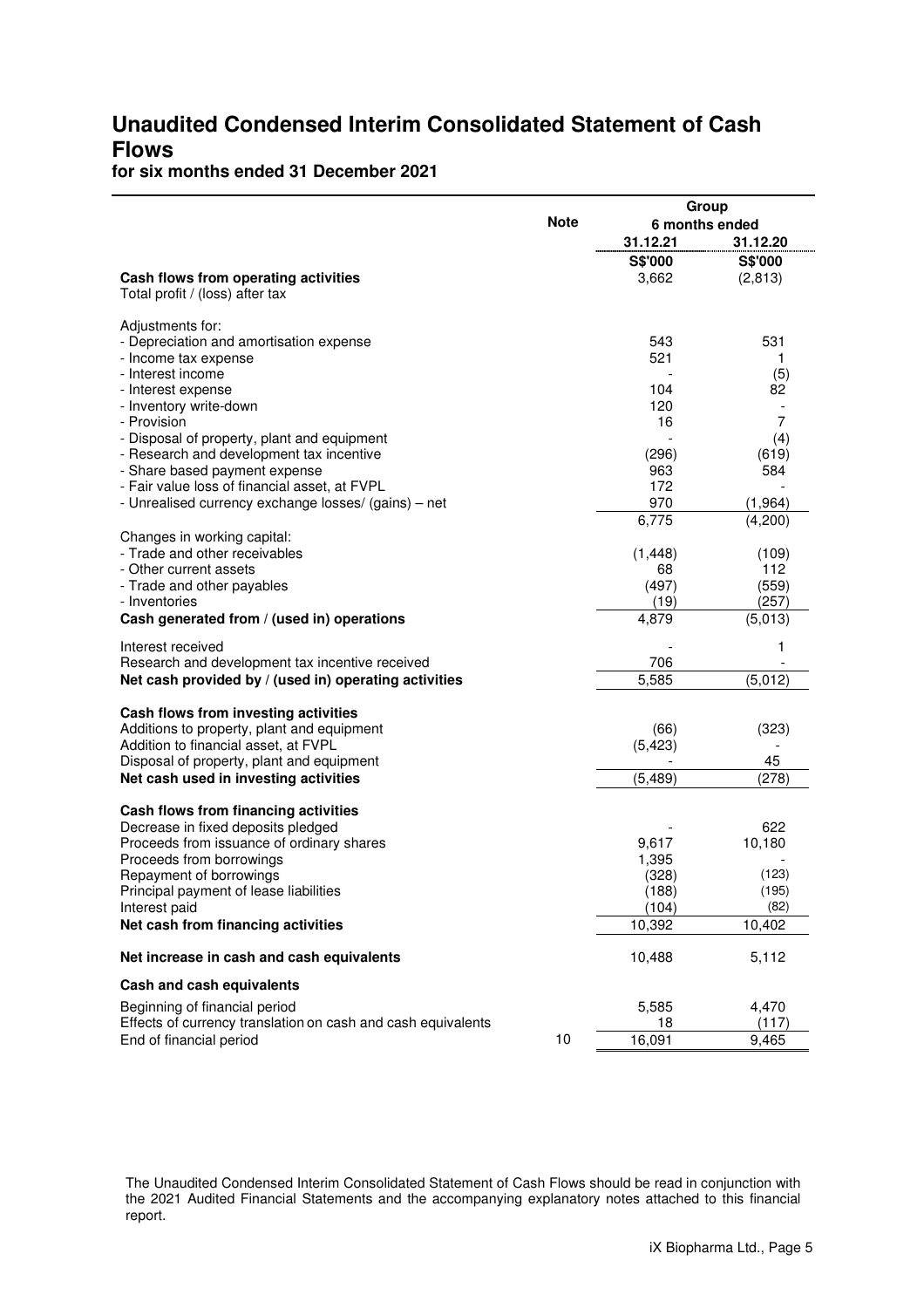### **A NOTES TO THE CONDENSED INTERIM FINANCIAL STATEMENTS FOR THE SIX MONTHS ENDED 30 JUNE 2021**

#### **1. GENERAL INFORMATION**

iX Biopharma Ltd. (the "Company") is a public limited liability company, incorporated and domiciled in Singapore. The address of its registered office is105 Cecil Street, #12-02 Octagon, Singapore 069534. The address of its principal place of business is 1 Kim Seng Promenade, #14-01 Great World City East Tower, Singapore 237994.

The principal activities of the Group are the development, manufacture and commercialisation of innovative therapies for the treatment of acute and breakthrough pain, and other health conditions.

The Company is listed on the Catalist Board of the Singapore Exchange Securities Trading Limited (SGX-ST).

#### **2. BASIS OF PREPARATION**

#### **a) Basis of accounting**

These consolidated financial statements are unaudited and prepared in accordance with SFRS(I) 1-34 Interim Financial Reporting issued by the Accounting Standards Council Singapore. They do not include all of the information required for full annual financial statements and should be read in conjunction with the last audited annual financial statements for the year ended 30 June 2021 (2021 Audited Financial Statements).

The 2021 Audited Financial Statements were prepared under Singapore Financial Reporting Standards (International) (SFRS(I)).

#### **b) Significant accounting policies**

The accounting policies and presentation adopted for this unaudited consolidated interim financial report are consistent with those adopted for the 2021 Audited Financial Statements.

#### **c) New and amended standards adopted by the Group**

The Group has adopted all the applicable new and revised Singapore Financial Reporting Standards (International) (SFRS(I)) and Interpretations of SFRS(I) (INT SFRS(I)) that are mandatory for the accounting periods beginning on or after 1 July 2021. The adoption of these new and revised SFRS(I) and INT SFRS(I) did not result in any substantial change to the Group's and the Company's accounting policies and has no significant impact on the financial statements for the current financial reporting period.

#### **3. USE OF JUDGEMENTS AND ESTIMATES**

In preparing the condensed interim financial statements, management has made judgements, estimates and assumptions that affect the application of accounting policies and the reported amounts of assets and liabilities, income and expense. Actual results may differ from these estimates.

The significant judgements made by management in applying the Group's accounting policies and the key sources of estimation uncertainty were the same as those that applied to the consolidated financial statements as at and for the year ended 30 June 2021.

#### **4. SEASONALITY OF OPERATIONS**

The Group's businesses are not affected significantly by seasonal or cyclical factors during the financial period.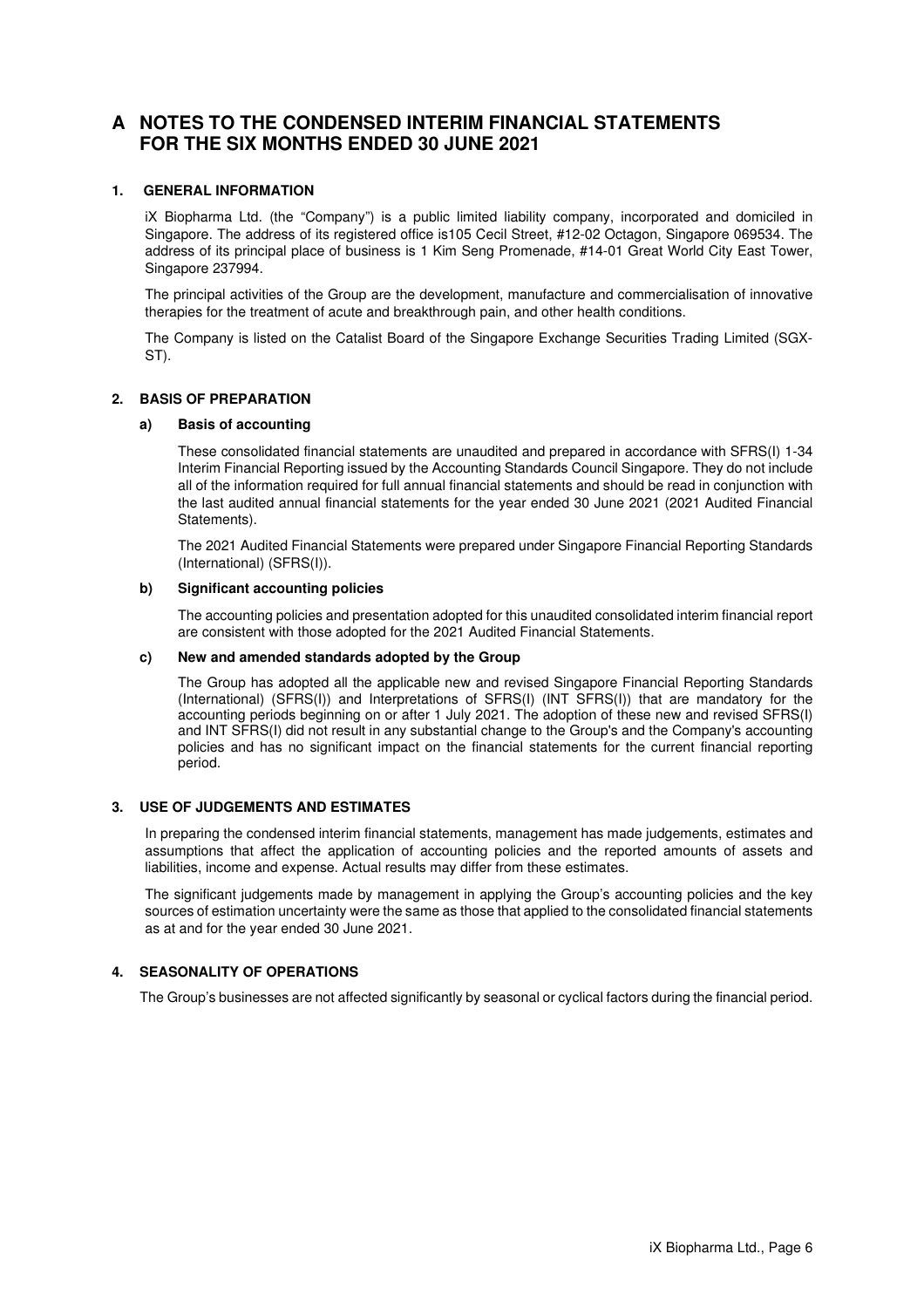#### **5. SEGMENT AND REVENUE INFORMATION**

#### **5.1 Reportable segments**

The Group's business comprises of the Specialty Pharmaceutical and Nutraceutical segments.

Specialty Pharmaceutical's primary business activities are the development and manufacturing of products, and sales of pharmaceutical and medicinal cannabis products.

Nutraceutical's primary business activities are the sale of nutraceutical products.

|                                 |                                            | Group                   |               |                                            | Group                   |               |
|---------------------------------|--------------------------------------------|-------------------------|---------------|--------------------------------------------|-------------------------|---------------|
|                                 |                                            | 6 months ended 31.12.21 |               |                                            | 6 months ended 31.12.20 |               |
|                                 | <b>Specialty</b><br><b>Pharmaceuticals</b> | <b>Nutraceuticals</b>   | Total         | <b>Specialty</b><br><b>Pharmaceuticals</b> | <b>Nutraceuticals</b>   | Total         |
|                                 | <b>S\$000</b>                              | <b>S\$000</b>           | <b>S\$000</b> | <b>S\$000</b>                              | <b>S\$000</b>           | <b>S\$000</b> |
| Total<br>segment<br>sales       | 13,589                                     | 234                     | 13,823        | 546                                        | 488                     | 1,034         |
| Less:                           |                                            |                         |               |                                            |                         |               |
| Inter-segment<br>sales          | (638)                                      |                         | (638)         | (204)                                      |                         | (204)         |
| Sales to<br>external<br>parties | 12,951                                     | 234                     | 13,185        | 342                                        | 488                     | 830           |
| Adjusted<br><b>EBITDA</b>       | 8,796                                      | (731)                   | 8,065         | (1,791)                                    | (686)                   | (2, 477)      |
| Depreciation                    | 312                                        |                         | 312           | 302                                        |                         | 302           |
| Amortisation                    | 9                                          |                         | 9             | 8                                          |                         | 8             |

|                                                                                          | Group          |               |  |
|------------------------------------------------------------------------------------------|----------------|---------------|--|
|                                                                                          | 6 months ended |               |  |
|                                                                                          | 31.12.21       | 31.12.20      |  |
|                                                                                          | <b>S\$000</b>  | <b>S\$000</b> |  |
| <b>Adjusted EBITDA</b> is reconciled to profit / (loss)<br>before income tax as follows: |                |               |  |
| Reportable segments                                                                      | 8,065          | (2,477)       |  |
| Unallocated corporate expenses                                                           | (1, 195)       | (1,916)       |  |
|                                                                                          | 6,870          | (4, 393)      |  |
| Research and development tax incentive                                                   | 296            | 619           |  |
| Depreciation                                                                             | (516)          | (505)         |  |
| Amortisation                                                                             | (27)           | (26)          |  |
| Currency exchange gains/(losses) - net                                                   | (1,201)        | 2,154         |  |
| Share based payment expense                                                              | (963)          | (584)         |  |
| Finance expense                                                                          | (104)          | (82)          |  |
| Fair value loss of financial asset, at FVPL                                              | (172)          |               |  |
| Interest income                                                                          |                | 5             |  |
| Profit/ (Loss) before income tax                                                         | 4,183          | (2,812)       |  |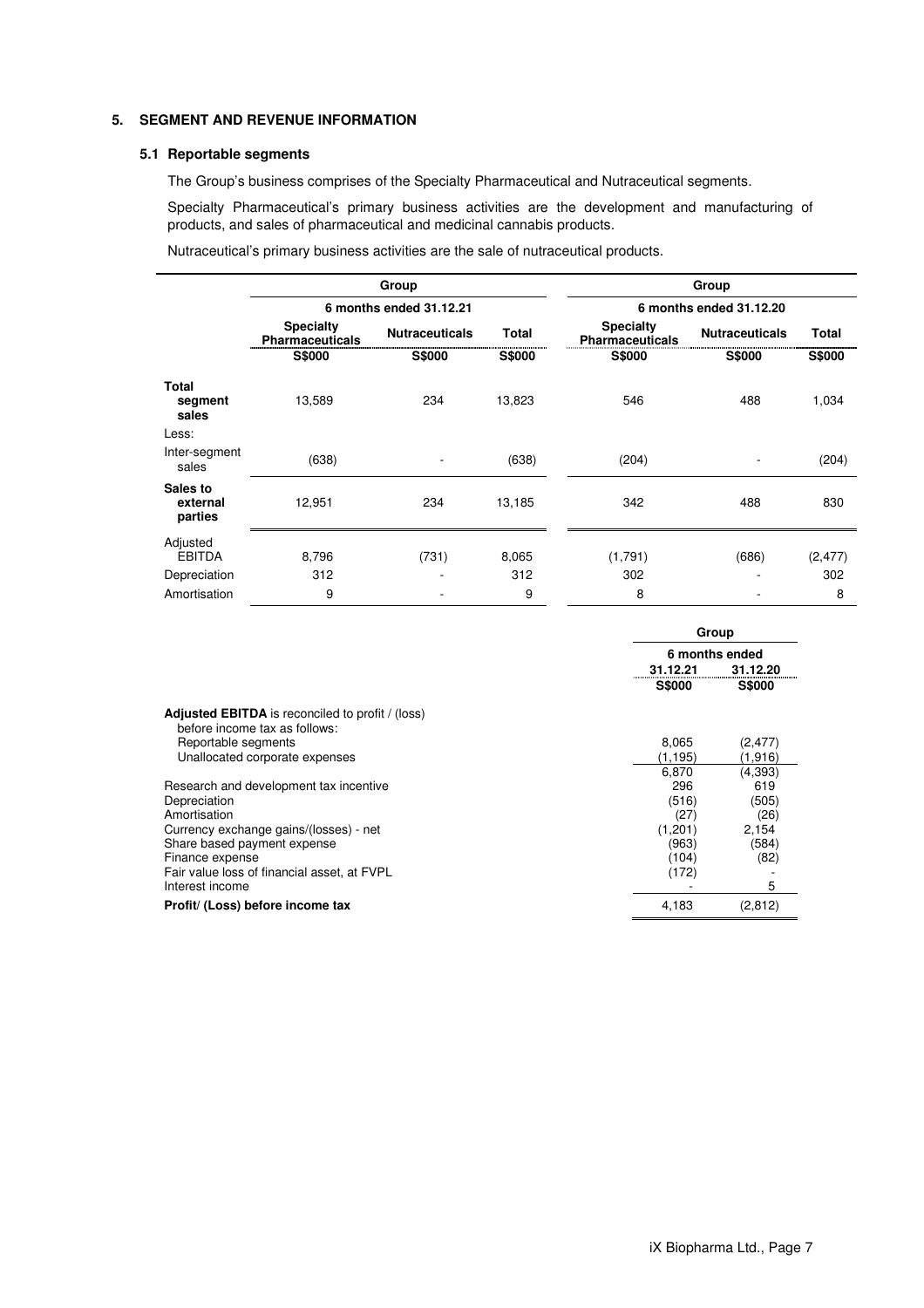#### **5.2 Geographical segments**

The Group's two business segments operate in four geographical areas.

|                                              |                           | Group              |
|----------------------------------------------|---------------------------|--------------------|
|                                              |                           | 6 months ended     |
|                                              | 31.12.21<br><b>S\$000</b> | 31.12.20<br>S\$000 |
| <b>Net sales</b><br>United States of America | 12,354                    |                    |
| Australia                                    | 565                       | 393                |
| China                                        | 236                       | 398                |
| Singapore                                    | 30                        | 39                 |
|                                              | 13,185                    | 830                |
|                                              | 31.12.21                  | 31.12.20           |
|                                              | <b>S\$000</b>             | <b>S\$000</b>      |
| <b>Non-current assets</b>                    |                           |                    |
| Singapore                                    | 693                       | 1,049              |
| Hong Kong                                    | 65                        | 50                 |
| Australia                                    | 8,047                     | 8,754              |
|                                              | 8,805                     | 9,853              |

#### **5.3 Revenue from contracts with customers**

During the financial year, the Group derives revenue from the transfer of goods and services at a point in time and over time in the following categories:

|                                  |                          | Group                    |               |                         | Group                    |               |               |
|----------------------------------|--------------------------|--------------------------|---------------|-------------------------|--------------------------|---------------|---------------|
|                                  |                          | 6 months ended 31.12.21  |               | 6 months ended 31.12.20 |                          |               |               |
|                                  | At a<br>point in<br>time | Over<br>time             | <b>Total</b>  |                         | At a<br>point in<br>time | Over<br>time  | Total         |
|                                  | <b>S\$000</b>            | <b>S\$000</b>            | <b>S\$000</b> |                         | <b>S\$000</b>            | <b>S\$000</b> | <b>S\$000</b> |
| Sale of goods:                   |                          |                          |               |                         |                          |               |               |
| - Specialty Pharmaceuticals      | 189                      | ۰                        | 189           |                         | 144                      |               | 144           |
| - Nutraceuticals                 | 234                      | ۰                        | 234           |                         | 488                      |               | 488           |
|                                  | 423                      |                          | 423           |                         | 632                      |               | 632           |
| Out-licencing<br>Development and | 12,372                   | $\overline{\phantom{a}}$ | 12,372        |                         |                          |               |               |
| manufacturing services           |                          | 390                      | 390           |                         |                          | 198           | 198           |
| <b>Total</b>                     | 12,795                   | 390                      | 13,185        |                         | 632                      | 198           | 830           |

#### **6. OTHER GAINS AND LOSSES**

|                                             |                            | Group                      |  |
|---------------------------------------------|----------------------------|----------------------------|--|
|                                             | 6 months ended             |                            |  |
|                                             | 31.12.21<br><b>S\$'000</b> | 31.12.20<br><b>S\$'000</b> |  |
| Currency exchange (losses) / gains - net    | (1,201)                    | 2,154                      |  |
| Fair value loss of financial asset, at FVPL | (172)                      | ۰                          |  |
|                                             | (1, 373)                   | 2.154                      |  |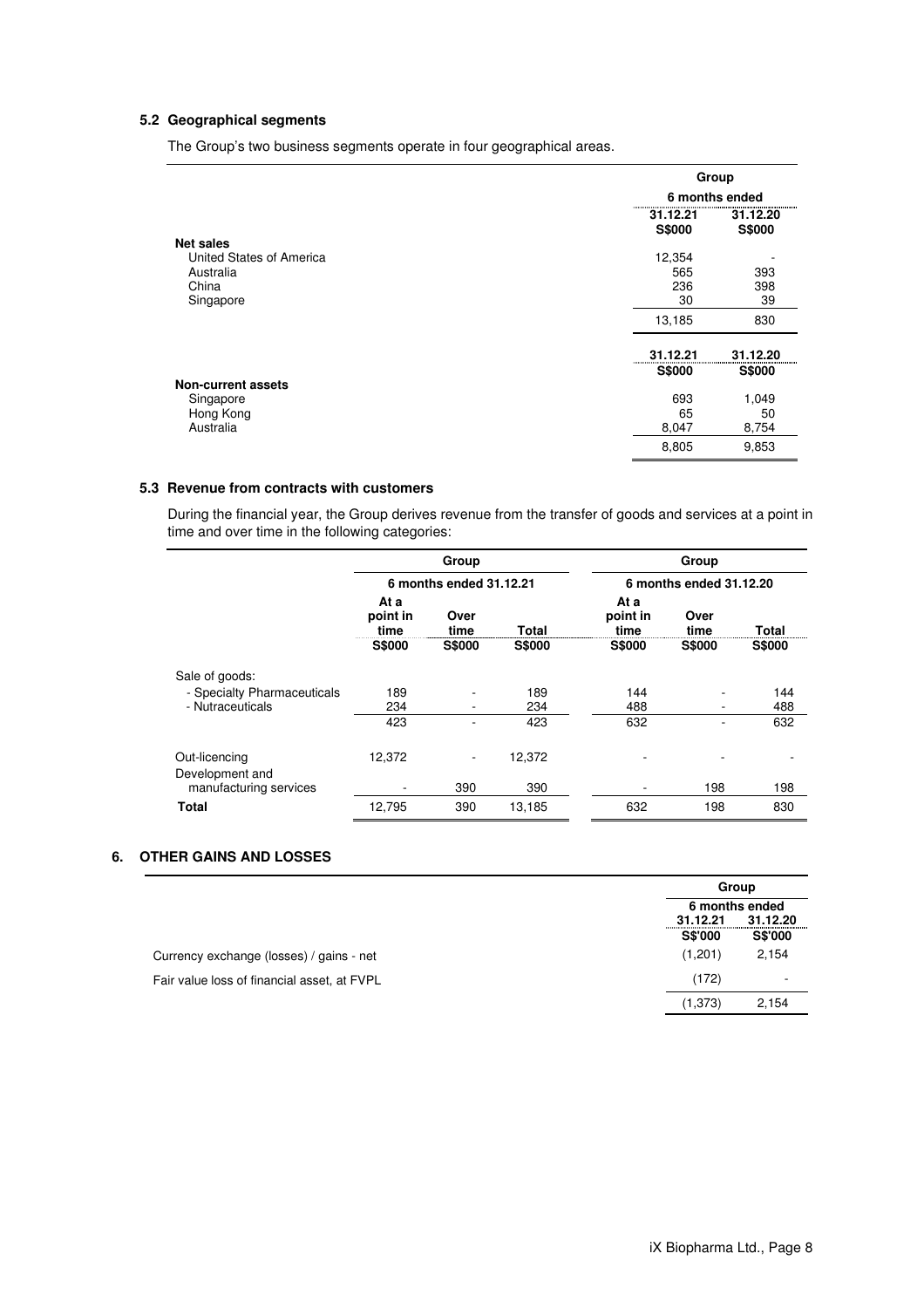#### **7. PROFIT/ LOSS BEFORE TAX**

Profit/ Loss before tax includes the following items that are either unusual because of their nature, size or incidence; or required by disclosure provisions of Catalist Rules of SGX-ST:

|                                             | Group          |                |  |
|---------------------------------------------|----------------|----------------|--|
|                                             | 6 months ended |                |  |
|                                             | 31.12.21       | 31.12.20       |  |
|                                             | <b>S\$'000</b> | <b>S\$'000</b> |  |
| Gains:                                      |                |                |  |
| Research and development tax incentive      | 296            | 619            |  |
| Interest income                             |                | 5              |  |
| Government grants                           | 12             | 83             |  |
| Rental income                               |                | 169            |  |
| Currency exchange gains - net               |                | 2,154          |  |
| Expenses:                                   |                |                |  |
| Share-based payment expense                 | 963            | 584            |  |
| Depreciation and amortisation expense       |                |                |  |
| Property, plant and equipment               | 324            | 316            |  |
| Right of use assets                         | 192            | 189            |  |
| Intangible assets                           | 27             | 26             |  |
| Inventory write-down                        | 120            |                |  |
| Currency exchange losses - net              | 1,201          |                |  |
| Fair value loss of financial asset, at FVPL | 172            |                |  |
| Interest expense                            | 104            | 82             |  |

#### **8. INCOME TAXES**

|                      |                | Group                      |  |
|----------------------|----------------|----------------------------|--|
|                      | 31.12.21       | 6 months ended<br>31.12.20 |  |
|                      | <b>S\$'000</b> | S\$'000                    |  |
| Current income tax   |                |                            |  |
| - foreign            | 1,921          |                            |  |
| Deferred tax benefit | (1,400)        |                            |  |
|                      | 521            |                            |  |

#### **9. EARNINGS PER ORDINARY SHARE**

|                                                                               |          | Group                      |
|-------------------------------------------------------------------------------|----------|----------------------------|
|                                                                               | 31.12.21 | 6 months ended<br>31.12.20 |
| Net profit /(loss) attributable to equity holders of the<br>Company (S\$'000) | 3,662    | (2,813)                    |
| Weighted average number of shares<br>outstanding ('000)                       |          |                            |
| Basic                                                                         | 741,142  | 684,048*                   |
| Diluted                                                                       | 748.519  | 684.048*                   |
| Profit / (loss) per share (Cents per share)                                   |          |                            |
| Basic                                                                         | 0.49     | (0.41)                     |
| Diluted                                                                       | 0.49     | (0.41)                     |

\* The weighted average number of shares have been restated to reflect the effect of bonus element pursuant to the rights issue.

The Company has 9,388,800 share awards under iX Performance Share Plan (iX PSP) and 3,000,000 share options under iX Employee Share Option Scheme (iX ESOS) (31 December 2020: 2,350,000 shares awards). The share awards were not included in the calculation of diluted loss per share for the six months ended 31 December 2020 because they are antidilutive and having the effect of decreasing the loss per share.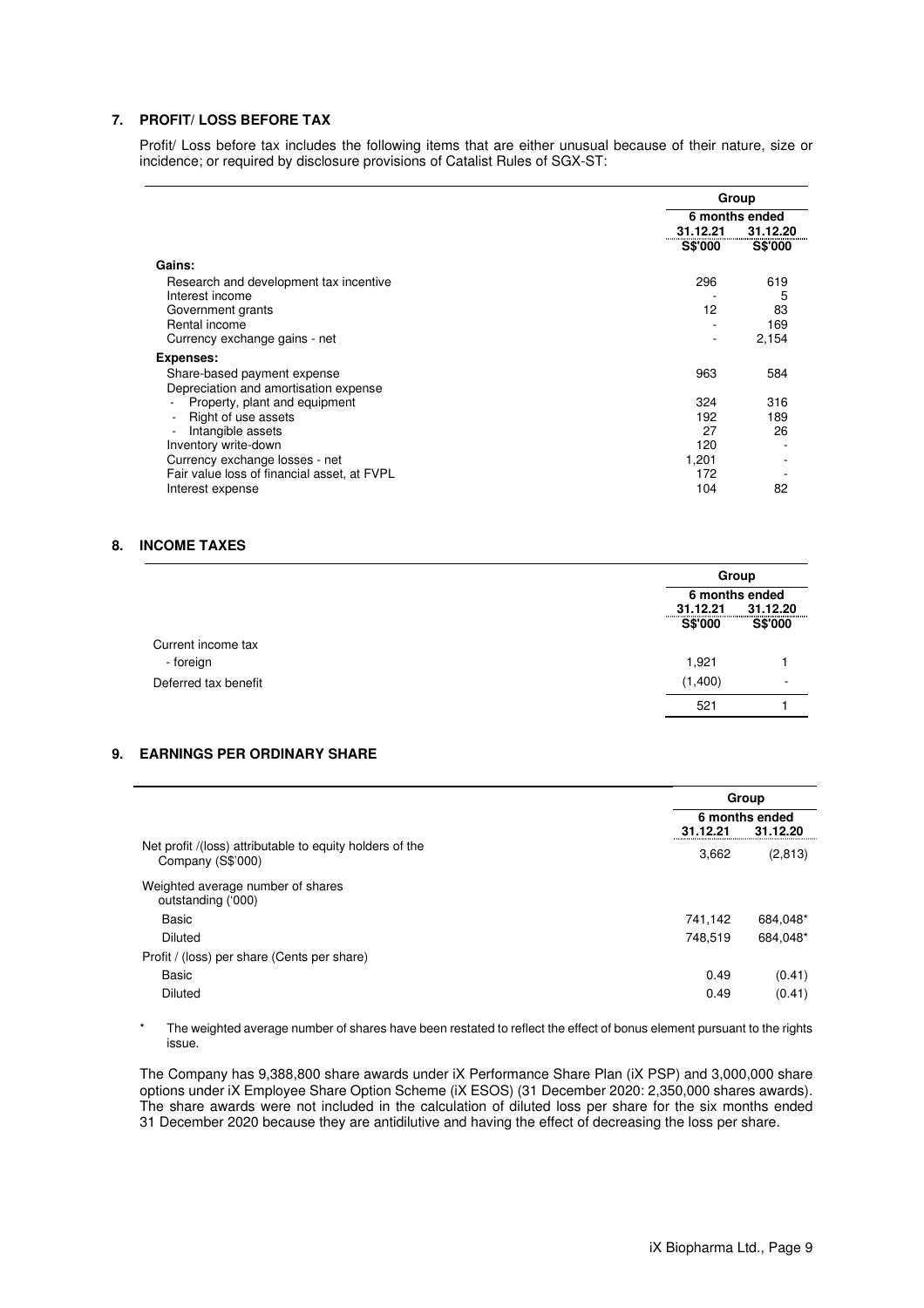#### **10. CASH AND CASH EQUIVALENTS**

For the purpose of presenting the consolidated statement of cash flows, cash and cash equivalent comprise the following:

|                                                                           | Group                      |                            |
|---------------------------------------------------------------------------|----------------------------|----------------------------|
|                                                                           | 31.12.21<br><b>S\$'000</b> | 30.06.21<br><b>S\$'000</b> |
| Cash and cash equivalents in Balance Sheet<br>Less: Bank deposits pledged | 16.694<br>(603)            | 6.205<br>(620)             |
| Cash and cash equivalents per consolidated statement of cash flows        | 16.091                     | 5.585                      |
|                                                                           |                            |                            |

Bank deposits are pledged as security for credit facilities.

#### **11. INTANGIBLE ASSETS**

|                                                     | Group                |                |
|-----------------------------------------------------|----------------------|----------------|
|                                                     | 30.06.21<br>31.12.21 |                |
|                                                     | <b>S\$'000</b>       | <b>S\$'000</b> |
| Goodwill arising on consolidation                   | 335                  | 327            |
| Computer software<br>Less: accumulated amortisation | 179<br>(120)         | 179<br>(93)    |
|                                                     | 59                   | 86             |
| Intangible assets, net                              | 394                  | 413            |

Amortization expense for the six months ended 31 December 2021 was S\$27,000 (2020: S\$26,000).

#### **12. PROPERTY, PLANT AND EQUIPMENT**

|                                    | Group          |                |
|------------------------------------|----------------|----------------|
|                                    | 31.12.21       | 30.06.21       |
|                                    | <b>S\$'000</b> | <b>S\$'000</b> |
| Freehold land                      | 2.799          | 2.882          |
| Leasehold improvement              | 245            | 249            |
| <b>Building</b>                    | 1.908          | 1.965          |
| Plant and equipment                | 6,301          | 6,423          |
| Computer & Office Equipment        | 280            | 281            |
| Motor vehicles                     | 238            | 238            |
| Furniture and fittings             | 121            | 123            |
|                                    | 11,892         | 12,161         |
| Less: accumulated depreciation     | (4,044)        | (3,823)        |
| Property, plant and equipment, net | 7.848          | 8,338          |

During the six months ended 31 December 2021, the Group acquired assets amounting to S\$66,000 (six months ended 31 December 2020: S\$323,000) and no disposal of asset (31 December 2020: S\$45,000).

Depreciation expense for the six ended 31 December 2021 was S\$324,000 (2020: S\$316,000).

#### **13. RIGHT OF USE ASSETS**

The Group leases office space, staff accommodation, and office equipment for business operations from nonrelated parties.

Depreciation of right of use assets for the six ended 31 December 2021 was S\$192,000 (2020: S\$189,000).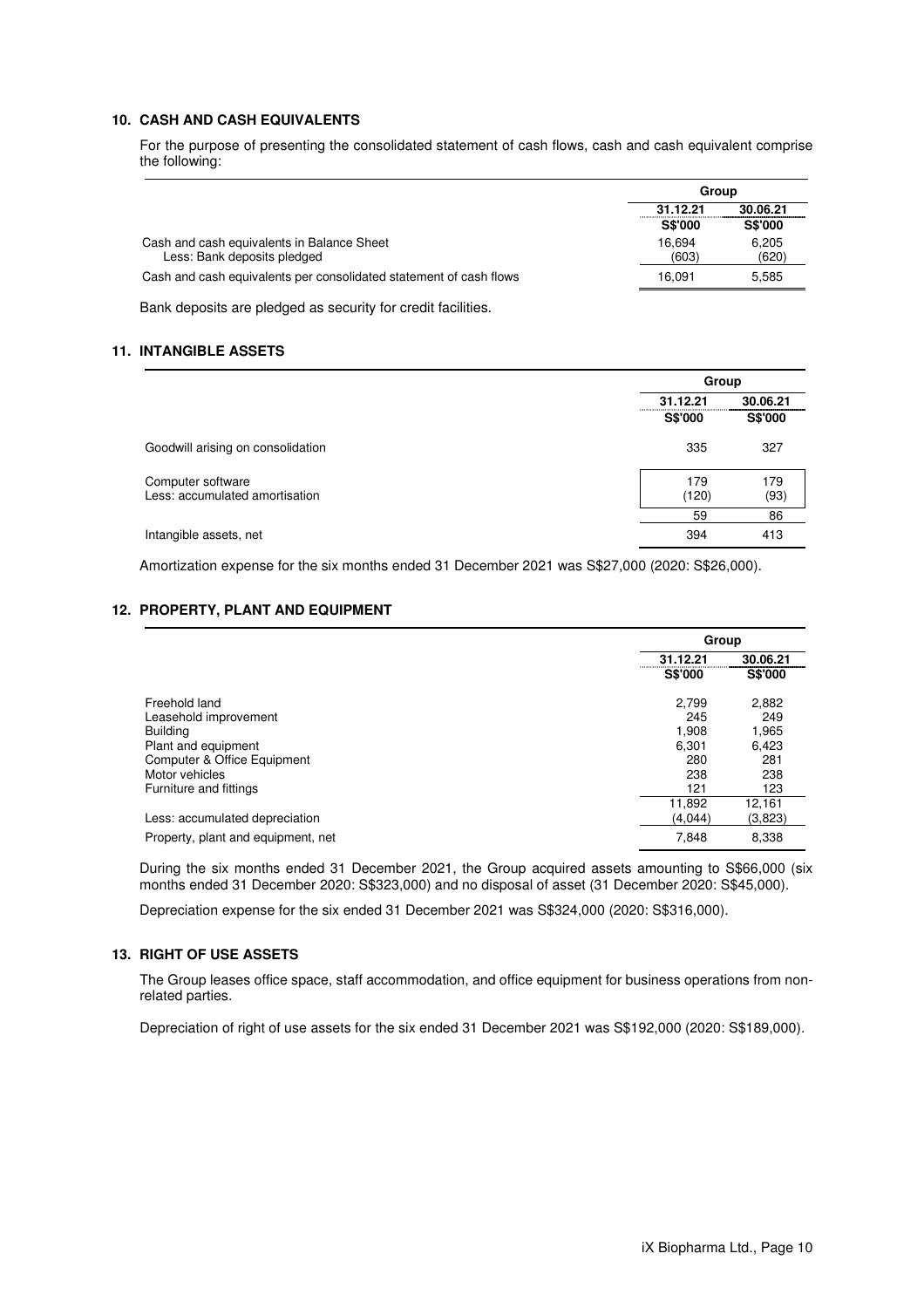#### **14. FINANCIAL ASSET, AT FVPL**

|                                                   | Group          |                |
|---------------------------------------------------|----------------|----------------|
|                                                   | 31.12.21       | 30.06.20       |
|                                                   | <b>S\$'000</b> | <b>S\$'000</b> |
| As at beginning of financial period               |                |                |
| Addition                                          | 5.423          |                |
| Fair value loss recognised in profit of loss, net | (172)          |                |
| As at end of financial period                     | 5.251          |                |

In November 2021, the Group had received quoted equity shares in Seelos as part payment for US\$9 million upfront fee under the Wafermine out-licensing agreement and recognised them as a financial asset fair-valued through profit or loss (FVPL).

The asset is measured at fair value (level 1: quoted (unadjusted) in active markets) through profit or loss as at 31 December 2021.

#### **15. BORROWINGS AND LEASE LIABILITIES**

Unsecured loans are lease liabilities recognised under SFRS(I) 16. Secured loans are bank borrowings and secured over land and building, certain plant and equipment, motor vehicles and certain bank deposits of subsidiaries of the Group.

|                                         | 31.12.21  |         |         | 30.06.21  |                |         |
|-----------------------------------------|-----------|---------|---------|-----------|----------------|---------|
|                                         | Unsecured | Secured | Total   | Unsecured | <b>Secured</b> | Total   |
|                                         | S\$'000   | S\$'000 | S\$'000 | S\$'000   | S\$'000        | S\$'000 |
| Amount repayable in one<br>year or less | 246       | 640     | 886     | 375       | 421            | 796     |
| Amount repayable after one<br>year      | 180       | 3.949   | 4.129   | 238       | 3.201          | 3.439   |
| Total                                   | 426       | 4.589   | 5,015   | 613       | 3.622          | 4.235   |

Reconciliation of liabilities arising from financing activities:

|                        |                                                      |                                              | Non-cash changes                           |                                       |                            |                                 |                                      |
|------------------------|------------------------------------------------------|----------------------------------------------|--------------------------------------------|---------------------------------------|----------------------------|---------------------------------|--------------------------------------|
|                        | <b>Beginning</b><br>οf<br><b>Financial</b><br>Period | <b>Principal</b><br>and interest<br>payments | <b>Adoption</b><br>οf<br><b>SFRS(I) 16</b> | <b>Addition</b><br>during<br>the year | <b>Interest</b><br>expense | Foreign<br>exchange<br>movement | End of<br><b>Financial</b><br>Period |
|                        | S\$'000                                              | S\$'000                                      | S\$'000                                    | S\$'000                               | S\$'000                    | S\$'000                         | S\$'000                              |
| 31.12.2021             |                                                      |                                              |                                            |                                       |                            |                                 |                                      |
| <b>Bank borrowings</b> | 3,622                                                | (418)                                        | ۰                                          | 1,395                                 | 90                         | (100)                           | 4,589                                |
| Lease liabilities      | 613                                                  | (202)                                        |                                            |                                       | 14                         |                                 | 426                                  |
| 31.12.2020             |                                                      |                                              |                                            |                                       |                            |                                 |                                      |
| <b>Bank borrowings</b> | 3,654                                                | (200)                                        | ٠                                          | ۰                                     | 77                         | 227                             | 3.758                                |
| Lease liabilities      | 264                                                  | (200)                                        | 726                                        |                                       | 5                          | 2                               | 797                                  |

#### **16. SHARE CAPITAL**

|                           | 6 months ended 31.12.21   |         | 6 months ended 31.12.20   |         |
|---------------------------|---------------------------|---------|---------------------------|---------|
| Group & Company           | No. of ordinary<br>shares | Amount  | No. of ordinary<br>shares | Amount  |
|                           |                           | S\$'000 |                           | S\$'000 |
| At beginning of period    | 697.353.023               | 83.337  | 648,894,390               | 72.251  |
| Shares issued pursuant to |                           |         |                           |         |
| Rights Issue              | 48.814.711                | 9.617   |                           | ۰       |
| iX Performance Share Plan | 5.022.200                 | 1.224   | 3.467.334                 | 789     |
| Private placement         |                           |         | 44.491.299                | 10.180  |
| At end of period          | 751,189,934               | 94,178  | 696,853,023               | 83,220  |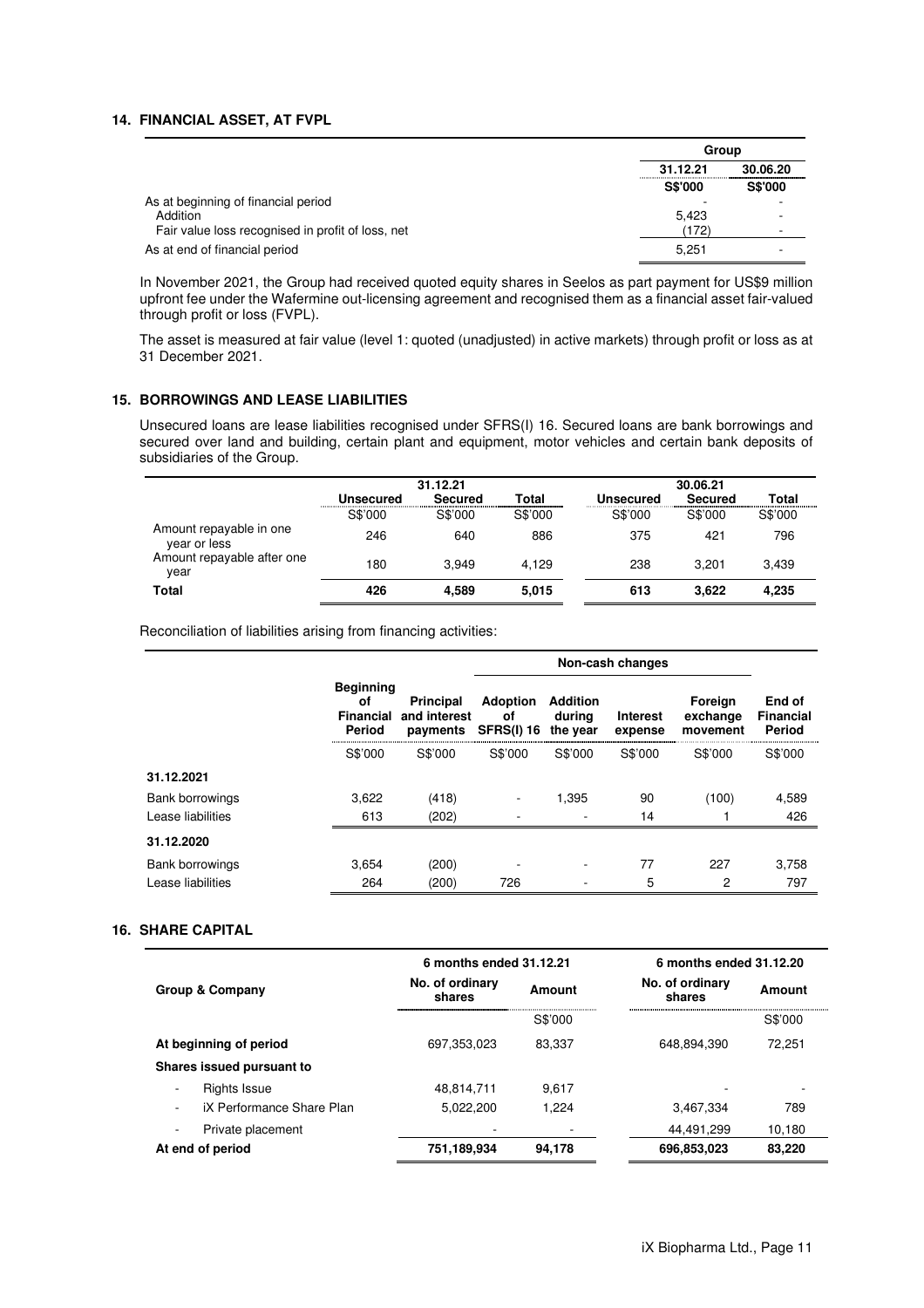During the 6 months ended 31 December 2021,

- On 16 July 2021, the Company granted an option under iX ESOS to an executive of the Company to purchase 3,000,000 ordinary shares of the Company at an exercise price of \$0.235 per share commencing after the 2<sup>nd</sup> anniversary of the grant until the 5<sup>th</sup> anniversary of the grant;
- On 26 July 2021, the Company allotted and issued 48,814,711 new ordinary shares (Rights Shares) at the issue price of S\$0.20 per Rights Share in connection with a rights issue exercise for a net consideration of \$9.62 million;
- On 19 November 2021, the Company granted total awards of 12,261,000 shares to certain employees, executives and directors under iX PSP. 6,261,000 of these share awards were granted to the following Directors including a controlling shareholder:

| <b>Director</b>         | Award            |                                    |
|-------------------------|------------------|------------------------------------|
| Mr Eddy Lee Yip Hang    |                  | 5,961,000 Shares (the "LYH Award") |
| Mr Albert Ho Shing Tung | 300,000 Shares   |                                    |
| Total                   | 6,261,000 Shares |                                    |

Mr Eddy Lee Yip Hang is the Chairman & CEO and a controlling shareholder of the Company. The LYH Award to Mr Eddy Lee Yip Hang was approved by independent shareholders of the Company at the annual general meeting convened on 15 October 2021.

1,400,000 of these share awards will be vested in full on the date falling 12 months from the date of award and the balance awards totalling 10,861,000 shares are subject to the following Performance Conditions:

| <b>Performance Conditions</b>                                                                                         | <b>LYH Award</b><br><b>Shares</b> | <b>Other Awards</b><br><b>Shares</b> |
|-----------------------------------------------------------------------------------------------------------------------|-----------------------------------|--------------------------------------|
| Upon the Company successfully executing an agreement in relation<br>to the licensing of Wafermine before 30 June 2022 | 1.192.200                         | 1,680,000                            |
| Upon the satisfaction of pre-determined performance milestones<br>within a specified period                           | 4.768.800                         | 3.220.000                            |
| Total                                                                                                                 | 5,961,000                         | 4,900,000                            |

• On 3 December 2021, the Company allotted and issued 5,022,200 shares to certain employees, executives and directors pursuant to IX PSP. Included in the shares issued were 1,492,200 shares that were issued to the following Directors and a controlling shareholder:

| <b>Director</b>         | <b>Shares Issued</b> |                                    |
|-------------------------|----------------------|------------------------------------|
| Mr Eddy Lee Yip Hang    |                      | 1,192,200 shares (the "LYH Award") |
| Mr Albert Ho Shing Tung | 300,000 shares       |                                    |
| Total                   | 1,492,200 shares     |                                    |

Save as disclosed, there are no other changes in the Company's share capital arising from any rights issue, bonus issue, share buy-backs, exercise of share options or warrants, conversion of other issues of equity securities, issue of shares for cash or as consideration for acquisition or for any other purpose since the end of the previous reported period.

|                                                                                 | Number of outstanding<br>share awards / share<br>options | Number of Shares that may be<br>issued upon exercise of options /<br>release of awards |
|---------------------------------------------------------------------------------|----------------------------------------------------------|----------------------------------------------------------------------------------------|
| As at 31 December 2021<br>iX Performance Share Plan                             | 9,388,800                                                | 9,388,800                                                                              |
| iX Employee Share Scheme                                                        | 3,000,000                                                | 3,000,000                                                                              |
| As at 31 December 2020<br>iX Performance Share Plan<br>iX Employee Share Scheme | 2.350.000                                                | 2,350,000                                                                              |

The Company did not hold any treasury shares as at 31 December 2021 and 31 December 2020.

The Company's subsidiaries do not hold any shares in the Company as at 31 December 2021 and 31 December 2020.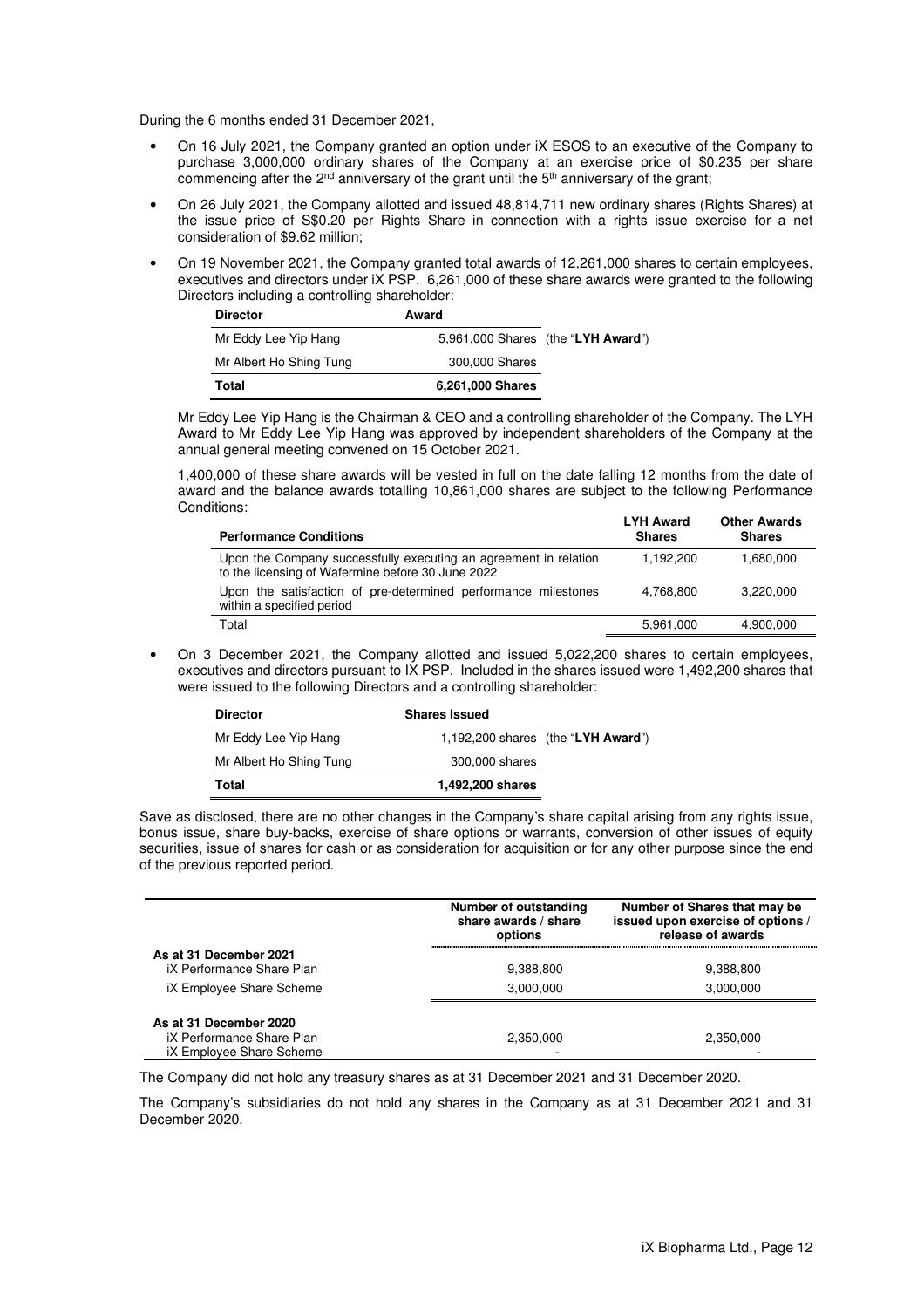#### **17. NET ASSET VALUE PER ORDINARY SHARE**

|                                               | Group    |          | Company  |          |
|-----------------------------------------------|----------|----------|----------|----------|
|                                               | 31.12.21 | 30.06.21 | 31 12 21 | 30.06.21 |
| Net asset value per ordinary share (in cents) | 3.6      |          | 5.6      | 3.6      |

The net asset value per ordinary share of the Group and the Company as at 31 December 2021 were calculated based on the total number of issued shares of 751,189,934 (30 June 2021: 697,353,023).

There were no treasury shares as at 31 December 2021 and 30 June 2021.

#### **18. RELATED PARTY TRANSACTIONS**

Other than remuneration paid to key management personnel, the Group has no other significant related party transactions.

|                                                 | Group          |                |
|-------------------------------------------------|----------------|----------------|
|                                                 | 6 months ended |                |
|                                                 | 31.12.21       | 31.12.20       |
|                                                 | <b>S\$'000</b> | <b>S\$'000</b> |
| Key management personnel compensation.          |                |                |
| Wages, salaries and other short-term employee   |                |                |
| benefits                                        | 1.033          | 1,037          |
| Employer's contribution to defined contribution |                |                |
| plan                                            | 18             | 11             |
| Share based payment expense                     | 846            | 366            |
|                                                 | 1,897          | 1.414          |

#### **19. CAPITAL COMMITMENTS**

Capital expenditure of \$59,000 (30.06.21: \$57,000) for property, plant and equipment were contracted for at the balance sheet date but not recognised in the financial statements.

#### **20. COMPARATIVE FIGURES**

Where necessary, comparative figures have been adjusted to conform to changes in the current period. For the financial period ended 31 December 2021, the following item has been reclassified. Currency exchange gain or loss were previously reported as "Others" and as part of "Expenses" in the Unaudited Condensed Consolidated Statement of Comprehensive Income. In the current period, these gains or losses are now reported as part of "Other gains and losses".

|                        | As reported in 6<br>months ended<br>Reclassification<br>31.12.20 |                | As reported in 6<br>months ended<br>31.12.21 |  |
|------------------------|------------------------------------------------------------------|----------------|----------------------------------------------|--|
|                        | <b>S\$'000</b>                                                   | <b>S\$'000</b> | <b>S\$'000</b>                               |  |
| Other gains and losses |                                                                  | 2.154          | 2,154                                        |  |
| Others                 | 2.154                                                            | (2, 154)       | -                                            |  |
| Expenses               | (3,579)                                                          | (2, 154)       | (5,733)                                      |  |

The above reclassification has no impact on the Group's loss before income tax or net loss, cash flows and financial position for the period ended 31 December 2020.

#### **21. SUBSEQUENT EVENT**

Subsequent to 31 December 2021, the Financial Asset at FVTL was quoted in active market at US\$1.18 per share on 10 February 2022 as compared to US\$1.63 on 31 December 2021. Decline in fair value does not normally relate to the condition of the investment on 31 December 2021 but reflects circumstances that have arisen subsequently. Accordingly, the amount of the financial asset recognised in this set of interim financial statements was not adjusted. Fair value of this financial asset will be remeasured at the end of next financial period and any change in its fair value will recognised in that period.

There are no other known subsequent events which have led to adjustments to this set of interim financial statements.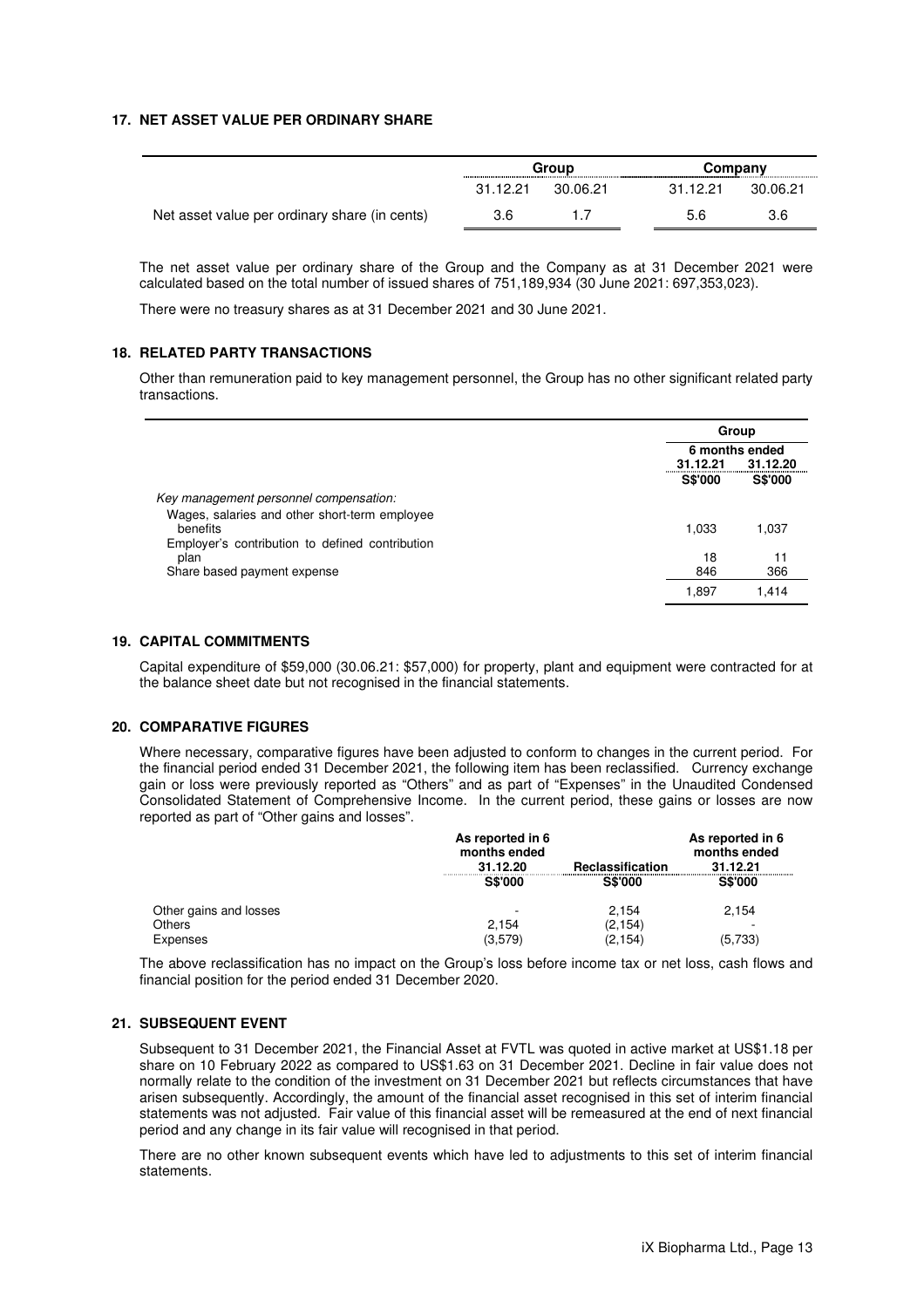### **B ADDITIONAL INFORMATION REQUIRED BY CATALIST RULES FOR SIX MONTHS ENDED 31 DECEMBER 2021**

- **1. A review of the performance of the group, to the extent necessary for a reasonable understanding of the group's business. It must include a discussion of the following:** 
	- **(a) any significant factors that affected the turnover, costs, and earnings of the group for the current financial period reported on, including (where applicable) seasonal or cyclical factors; and**
	- **(b) any material factors that affected the cash flow, working capital, assets or liabilities of the group during the current financial period reported on.**

#### **Overview**

WaferiX is a sublingual dosage form that improves bioavailability of active ingredients, providing patients and users with rapid absorption, faster therapeutic action and predictable outcome. The Group leverages WaferiX in the development of its pharmaceutical and nutraceutical products. The Group's strategy is to use WaferiX to repurpose drugs, where already approved active pharmaceutical ingredients are developed into drugs with a sublingual new dosage form and/or to address new indications.

The Group has identified certain conditions and actives that have the potential to benefit from WaferiX. In addition to pain and erectile dysfunction, its pipeline includes products in therapeutic areas such as central nervous system (CNS), psychiatry, oncology and vaccines.

During the six months ended 31 December 2021 (1H22), the Group focused on securing commercial partnerships during the period and successfully completed the licensing of Wafermine and Wafesil. Sales activities in Australia and China remained challenging compared to pre-pandemic conditions due to supply chain disruptions and Covid-19 measures implemented in these countries, such as intermittent lockdowns and international border closures.

#### **Pharmaceuticals**

#### **Wafermine**

Wafermine is a sublingual ketamine drug under development which has the potential to treat multiple indications such as moderate to severe acute pain, major depressive disorder and Complex Regional Pain Syndrome.

In November 2021, the Company, through its wholly-owned subsidiary iX Biopharma Europe Limited, entered into an exclusive license agreement with Seelos Therapeutics, Inc ("Seelos") (Nasdaq: SEEL), a company focused on developing novel therapeutics for central nervous systems disorders. Under the agreement, the Group licensed to Seelos its lead drug under development, Wafermine, and other products incorporating Rand S- enantiomers of ketamine utilising the WaferiX technology (the "Licensed Products").

The Group received an upfront payment of US\$9 million (S\$12.35 million) comprising:

- (a) US\$4,673,728 in cash; and
- (b) 2,570,266 shares in Seelos.

The Group is also eligible for up to US\$239 million (S\$323 million) in milestone payments upon achievement by Seelos of certain development milestones and product sales thresholds. The Group will receive double digit percentage royalties on future net sales of any Licensed Product. Seelos will fund all future development, manufacturing and commercialisation of the Licensed Products.

Under the terms of the agreement, Seelos will have exclusive worldwide rights for Wafermine except China (including Hong Kong, Macau and Taiwan), and worldwide rights to products incorporating R- and Senantiomers of ketamine developed using WaferiX. The Group will retain exclusive rights to Wafermine in China (including Hong Kong, Macau and Taiwan).

Wafermine was supplied to hospitals in Australia under Schedule 5A of the Therapeutic Goods Regulations (TGR) as an unregistered medicine prior to the out-licensing agreement with Seelos. Following the outlicensing, the Group ceased the supply of Wafermine in Australia. In early January 2022, Seelos authorised the resumption of supply of Wafermine by the Group in Australia under Schedule 5A of TGR.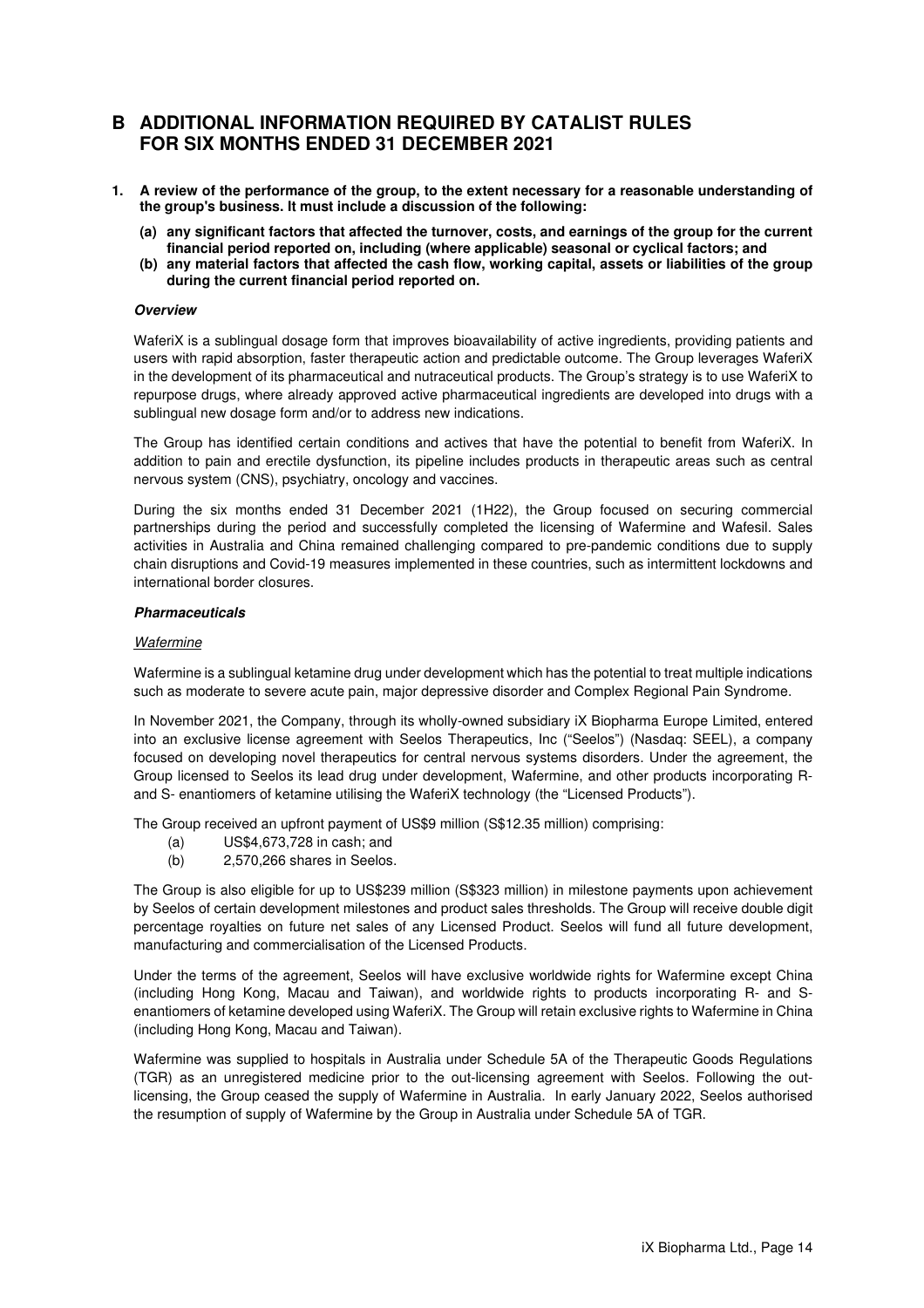#### **Wafesil**

Wafesil is a sublingual sildenafil drug for the treatment of male erectile dysfunction. Wafesil is a registered medicine in Australia in the Australian Register of Therapeutic Goods.

In September 2021, the Group entered into an agreement for the licensing supply and distribution of Wafesil in China with China Resources Pharmaceutical Commercial Group Co., Ltd (CRPCG).

CRPCG and the Company had previously executed a strategic cooperation framework agreement, announced in April 2021, to engage in all-round cooperation including licensing and joint-venture activities in respect of iX Biopharma's sublingual pharmaceutical and nutraceutical products in China. The licensing of Wafesil to CRPCG is the first deal to emerge from the cooperation agreement.

Under the terms of the Licensing Agreement, CRPCG will be responsible for obtaining the marketing authorisation for Wafesil from the relevant authorities in China. Upon registration, the Company will manufacture and supply Wafesil to CRPCG at a mutually agreed price, and CRPCG will exclusively market and distribute the product in China. The agreement further provides for CRPCG to make certain upfront and licensing fee payments to the Company prior to the commercialisation of Wafesil.

CRPCG has since appointed a contract research organisation (CRO) to review the TGA-approved dossier in preparation for submission to National Medical Products Administration (NMPA).

Wafesil and Silcap, a sildenafil capsule drug, are also supplied in Australia for the treatment of male erectile dysfunction, through telemedicine and pharmacy channels. In Singapore, Silcap is supplied through medical clinics.

#### Sublingual Dexmedetomidine

The Group is developing a novel sublingual wafer containing dexmedetomidine. The drug has the potential to be used to treat multiple indications including Alzheimer's disease-related agitation.

In 2020, 5.8 million people in the USA suffered from Alzheimer's disease. The number of patients is expected to double by 2040. Up to 70% of Alzheimer's patients experience agitation, amounting to approximately 100 million agitation episodes per year in the US. Agitation is where patients exhibit excess restlessness and anxiety and even aggression and violence. These behavioural issues often lead to greater distress than the cognitive decline in dementia. The global market size for agitation is approximately US\$4.1 billion in 2020<sup>1</sup>.

This represents a significant unmet medical need as there are currently no FDA-approved therapies for dementia-related agitation. Current treatment options are suboptimal, involving physical restraint or oversedating therapies such as antipsychotics and benzodiazepines which cause adverse effects that are particularly severe for the elderly.

Dexmedetomidine has a novel mechanism of action with a better side effect profile that could be suitable for treatment of Alzheimer's disease-related agitation. Currently, dexmedetomidine is approved for procedural sedation in intravenous form (IV), however, IV is not suitable for agitated patients. A WaferiX-based sublingual dexmedetomidine drug is better suited for repurposing for this indication as the wafer is non-invasive, nontraumatic, easy to administer and can be taken as an out-patient medication.

Formulation work on the product has been completed. A Phase 1 human study is scheduled to commence in 3Q FY22. The Group intends to file an investigational new drug (IND) application with US FDA after the Phase 1 study concludes.

#### Medicinal Cannabis

The Group has developed a range of sublingual medicinal cannabis products using WaferiX.

Xativa, which contains CBD (cannabidiol), available as an unregistered medicine by doctors' prescription under the Special Access Scheme and Authorised Prescriber pathway in Australia. It is distributed through both wholesale distribution channels and directly to retail pharmacies. Xativa is prescribed for a wide variety of conditions including treating anxiety, relieving pain, reducing inflammation, and improving sleep quality, among other conditions, to patients who are not effectively treated with other drugs.

<sup>&</sup>lt;sup>1</sup> Transparency Market Research, "Acute Agitation and Aggression Treatment Market Trends, 2021-2031", *https://www.transparencymarketresearch.com/acute-agitation-and-aggression-treatment-market.html*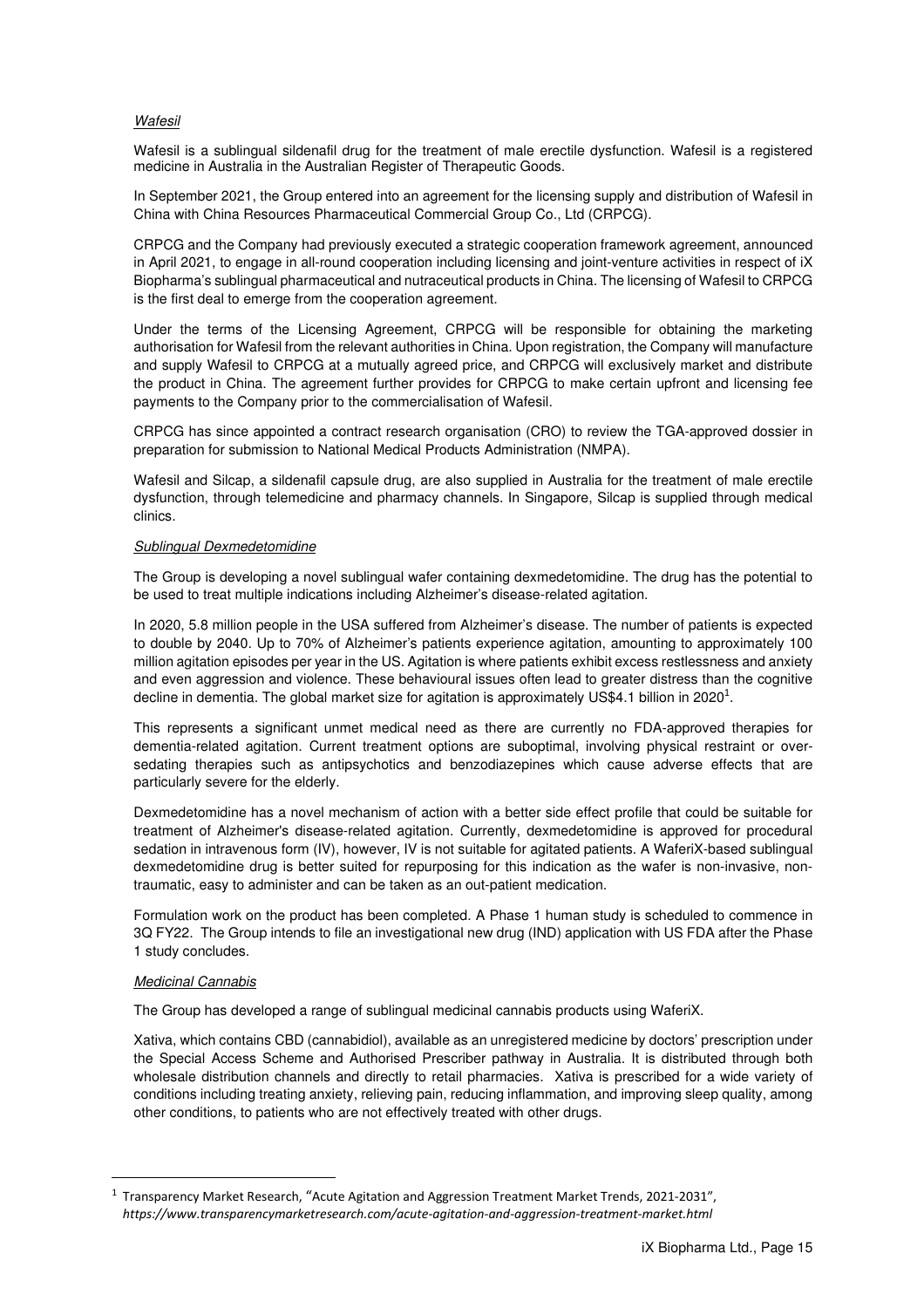#### **Other Pharmaceuticals**

The Group also commenced product development on a number of actives in therapeutic areas such as CNS, psychiatry, oncology and vaccines.

#### Contract manufacturing services for third parties

During the year, the Group was engaged by pharmaceutical companies to conduct R&D formulation work for new products using WaferiX. We also provide manufacturing services to third party consumers such as packaging of medicinal cannabis.

#### **Nutraceuticals**

#### **Entity Health**

Entity nutraceuticals are sold into China through its two flagship stores launched in April 2020 on Tmall Global and JD Worldwide, cross-border e-commerce platforms. Entity products are also sold into more than 250 pharmacies and health food shops across major cities in Australia.

LumeniX, an innovative sublingual beauty supplement, and the anti-aging NAD products RestoriX and MetaboliX Plus designed to boost NAD+ (nicotinamide adenine dinucleotide) levels in the body, continue to be the top-selling products on our stores to the Chinese customers.

In 2Q FY22, Entity launched SL-NAD+, a sublingual wafer containing pure and intact NAD+, to target the premium market. In a breakthrough for NAD supplementation, the Group used WaferiX to stabilise the NAD+ molecule and deliver it sublingually for maximum absorption and direct cellular uptake. Other NAD supplements in the market contain NAD precursors which need to be converted into NAD+ in the body. However, not all of the precursor is absorbed and converted. Together with RestoriX and MetaboliX Plus, Entity now has a range of NAD products to target different market segments in the growing market for healthspan products.

Entity has engaged an experienced third-party agency to operate its stores and market its products to the Chinese consumers. We focus our marketing on LumeniX and the NAD products. To-date we have invested in in-site marketing using tools such as short messaging, search engine optimisation and banner advertisements, and by partnering with influencers to market on other popular platforms such as Little Redbook, Wechat and Weibo.

| Revenue                          | 1H <sub>22</sub><br>1H <sub>21</sub> |                |        |
|----------------------------------|--------------------------------------|----------------|--------|
|                                  | S\$'000                              | <b>S\$'000</b> | %      |
| <b>Specialty Pharmaceuticals</b> |                                      |                |        |
| Out-licensing                    | 12,372                               | -              | nm     |
| Products and services            | 579                                  | 342            | 69%    |
| <b>Nutraceuticals</b>            | 234                                  | 488            | (52)%  |
| <b>Total revenue</b>             | 13,185                               | 830            | 1.489% |

#### **Review of performance for six months ended 31 December 2021 (1H22)**

Income from out-licensing of Wafermine in November 2021 lifted total revenue of the Group in 1H22 by approximately 15 times as compared to that in the comparative six months ended 31 December 2020 (1H21). As a result, the Group recorded an overall gross profit of S\$12.13 million in 1H22 as compared to a gross loss of S\$0.16 million in 1H21.

Product and services increased by 69% in 1H22 whilst Nutraceuticals declined by 52%. This decline is due to supply chain and logistics disruptions in Australia and China due to COVID-19. Intermittent lockdowns and borders closure further aggravated the disruptions in supply chain. These have resulted in longer delivery times in China and led to customer hesitancy for online orders.

#### Cost of Sales

The Group's cost of sales was S\$1.06 million in 1H22 compared to S\$0.99 million in 1H21 due to cost increases in some raw materials and provision for stock obsolescence. (The cost of sales also includes the cost of manufacturing which consists of personnel, material and other fixed overheads.)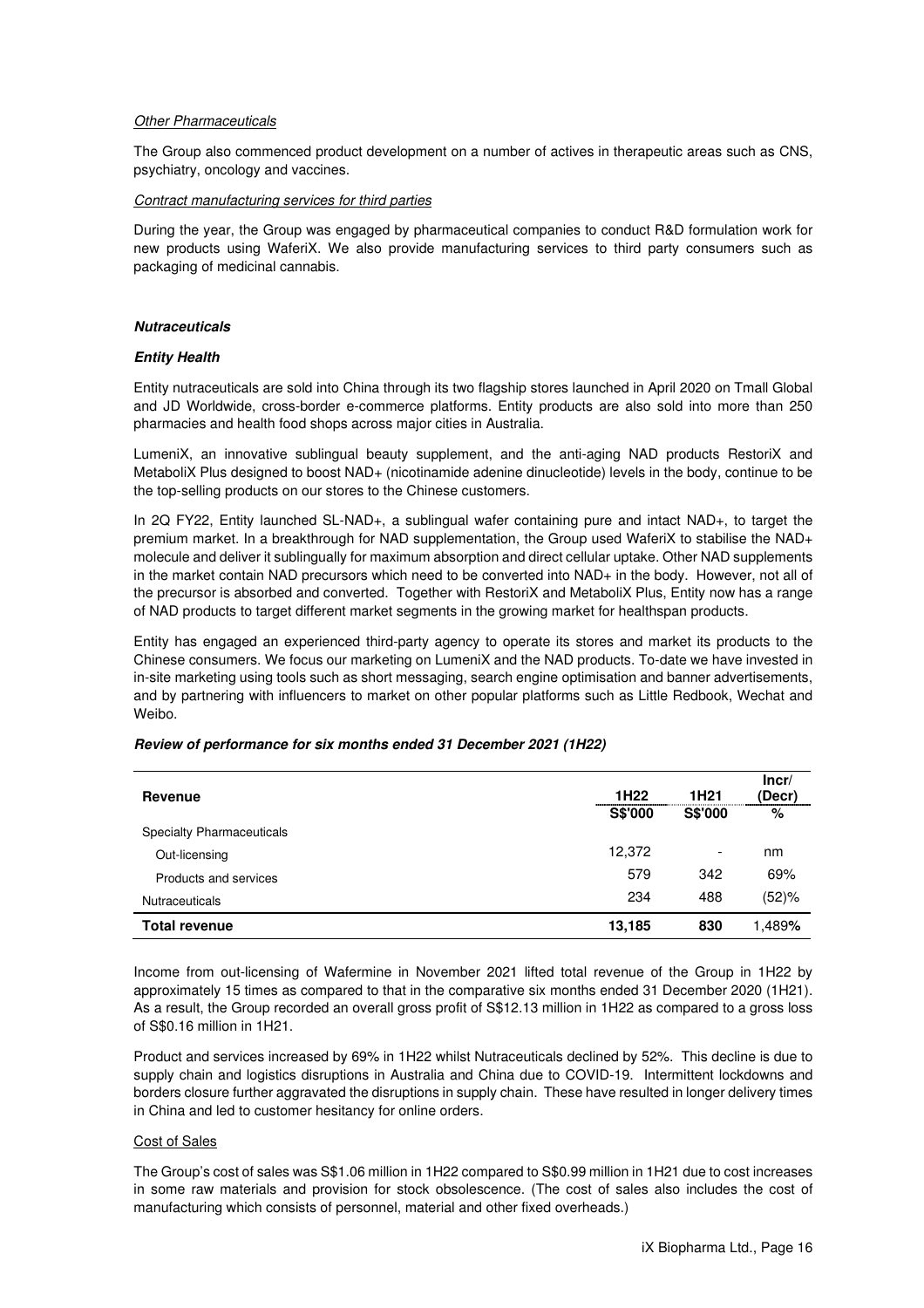#### Other income –– Research and Development (R&D) Incentive

The Group conducts its R&D activities through its wholly owned subsidiaries in Australia and has been eligible for R&D tax incentive under a programme administered jointly by the Australian Taxation Office (ATO) and Innovation Australia. This incentive provides for a rebate of 43.5% on eligible R&D expenditure incurred in Australia by these subsidiaries. A higher rebate in 1H21 was due to recognition of additional rebates relating to FY2019 that was only finalised with ATO in 1H21.

#### Other gain and losses

Over the last two years, we observed volatility in currency exchange rates, particularly in the Australian dollar. The Australian dollar appreciated against the Singapore dollar from June 2020 to May 2021 and has been depreciating against the Singapore dollar since. As a result, we recorded a net loss in currency exchange of S\$1.20 million in 1H22 as compared to a net gain of S\$2.15 million in 1H21.

During 1H22, the Group received quoted equity shares in Seelos in partial satisfaction of the US\$9 million upfront fee under the Wafermine out-licensing agreement and recognised them as a financial asset fair-valued through profit or loss (FVPL). Based on the prevailing market price and US dollar as at 31 December 2021, the Group recognised a fair value loss of S\$0.17 million in 1H22

#### **Expenses**

The expense items in profit before tax are analysed below:

#### R&D expense

During the periods, R&D activities were focused on new product development for our three growth engines, pharmaceutical, medicinal cannabis and nutraceutical products.

#### Sales and marketing

During 1H22, due to disruptions from COVID-19 lockdowns in China and Australia, we reduced sales and marketing expenses by S\$0.11 million.

#### General and administrative (G&A)

Increase in G&A expenses were mainly due to S\$1.86 million in expenses relating to out-licensing of Wafermine:

- One-off expense of S\$0.92 million (legal and financial advisor fees and share-based compensation); and
- S\$0.94 million (financial advisor fees and other expenses).

Excluding these expenses, G&A expenses would have decreased by S\$0.69 million as compared to 1H21.

#### **Income tax expenses**

Income tax expense was solely arising from income earned in Republic of Ireland and withholding tax after offset by deferred tax benefits associated with out-licensing of Wafermine.

#### **Review of operating segment results**

See above for analysis of revenue by operating segments.

The adjusted EBITDA profit of the Specialty Pharmaceutical segment in 1H22 was S\$8.80 million as compared to a loss of S\$1.79 million in 1H21. The improvement was due to out-licencing of Wafermine and higher revenues from product and services earned during the period.

The Nutraceutical segment's adjusted EBITDA loss deteriorated marginally to a loss of S\$0.73 million in 1H22 from S\$0.69 million in 1H21. Despite a decrease in revenue, the resultant loss was lessened by lower sales and marketing expenses.

#### **Review of financial position**

Current assets of the Group increased to S\$20.66 million from S\$9.35 million, principally in our cash and cash equivalents and receivables. These increases were mainly due to a) net proceeds of S\$9.62 million received from rights issue of 48.81 million shares in July 2021 and b) receipt of US\$3.50 million in cash and US\$1.17 million in receivable from out-licensing of Wafermine. This was offset by cash outflow from operating activities. Receivables of the Company increased mainly due to licensing fee receivable from and advances to subsidiaries.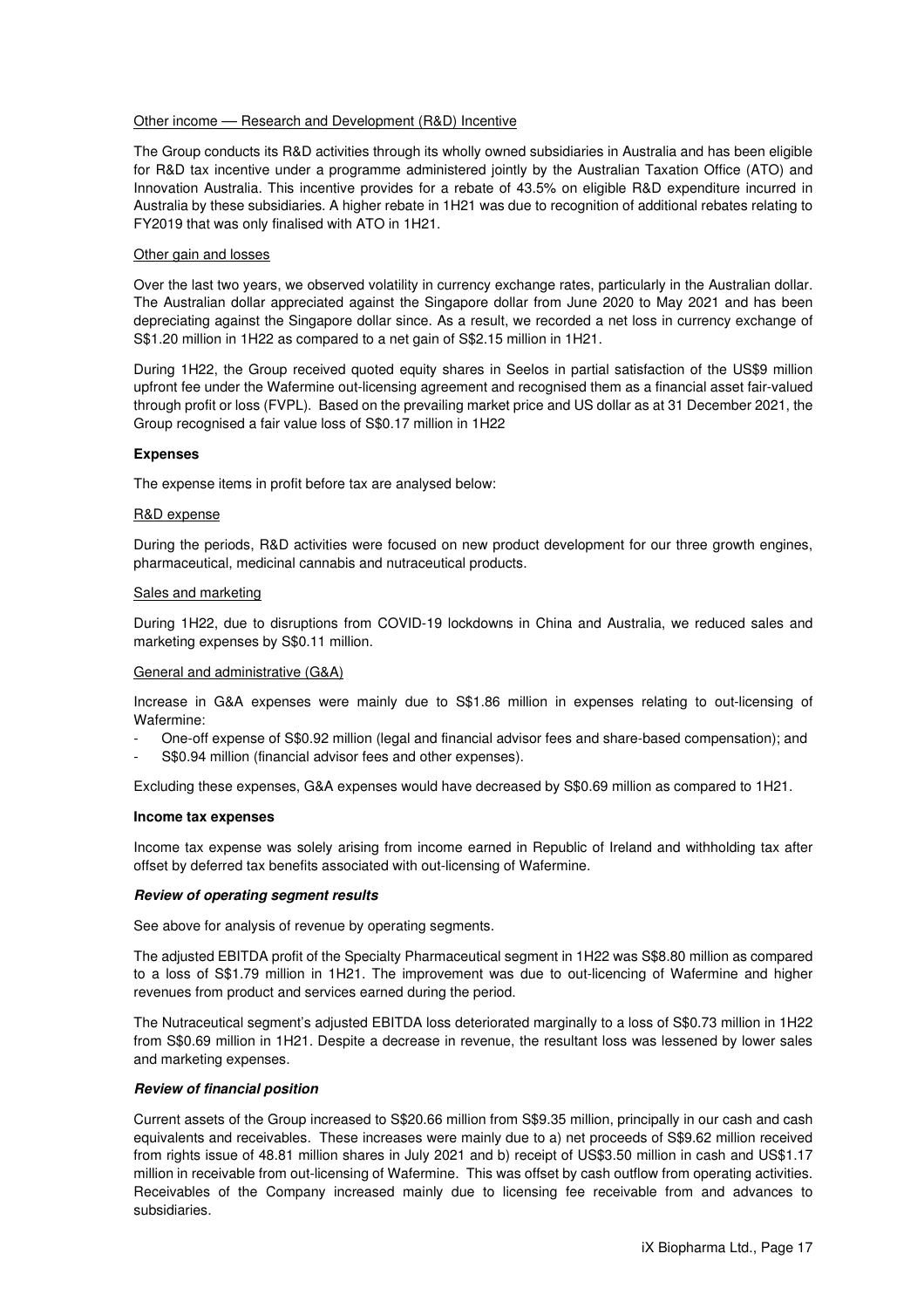Current liabilities of the Group increased to S\$5.15 million from S\$3.67 million. The increase was mainly due provision for income and withholding taxes associated with income from out-licensing of Wafermine.

Non-current assets increased to S\$15.46 million from S\$9.51 million mainly from the receipt of equity shares as part of the out-licensing of Wafermine.

 During 1H22, total bank borrowings increased from S\$3.62 million to S\$4.59 million as we drew down additional long-term borrowing of S\$1.40 million and repaid S\$0.33 million.

#### **Review of cash flow**

Following the receipt of the upfront fee from out-licensing of Wafermine, the Group recorded a net cash generated from operations of S\$4.88 million during 1H22 (1H21: net cash used of S\$5.01 million). After the receipt of the R&D incentive rebate for FY2021 of S\$0.71 million, the Group generated S\$5.59 million in net cash from operating activities in 1H22 as compared to net cash used of S\$5.01 million in 1H21.

As part of the up-front payment received from out-licensing of Wafermine, the Group received S\$5.42 million in quoted equity shares and reporting them as part of investing activities.

The Group received net proceeds of S\$9.62 million from the rights issue and additional bank borrowing of S\$1.40 million in July 2021. This was offset by repayments of borrowings, lease liabilities and interest totalling S\$0.61 million. Comparatively, during 1H21, the Group received net proceeds of S\$10.18 million from a private placement and a pledged fixed deposit of \$0.62 million was released by our bank.

As a result, consolidated cash and cash equivalent increased from S\$5.59 million to S\$16.09 million at the end of the period.

**2. Where a forecast, or a prospect statement, has been previously disclosed to shareholders, any variance between it and the actual results.** 

Not applicable. No forecast or prospect statement had been previously disclosed to shareholders for the current reporting period.

**3. A commentary at the date of the announcement of the significant trends and competitive conditions of the industry in which the group operates and any known factors or events that may affect the group in the next reporting period and the next 12 months.** 

#### **COVID-19**

The prolonged pandemic has led to an increasingly uncertain and challenging business environment.

In Australia, intermittent movement restriction orders imposed by the Federal and State governments had a direct impact on retail foot traffic in the pharmacies and affected our sales in pharmacies. Such restrictions also limited face-to-face sales calls and training meetings conducted with pharmacists and doctors. Whilst we have tried to minimise the impact and have initiated on-line meetings and training for doctors and pharmacists, the Group's ability to maintain and grow the sales of its nutraceutical and medicinal cannabis products through pharmacies and clinics may continue be hindered.

In addition to Australia, other markets of interest to our Group such as China, US, EU and the UK have been severely impacted by the pandemic. Due to increasing uncertainties in the business environment, some companies may temporarily postpone committing to any substantial transactions.

Supply chain disruptions have led to increased costs and created intermittent logistical difficulties for the Group. The Group experienced limited international freight capacity, intermittent warehouse closures and disruptions to last-mile delivery in Australia and China. Should these conditions persist, our sales may be negatively impacted.

Certain raw material costs have increased due to COVID-19 impacting our upstream suppliers. Uncertainties in transportation and freight schedules may result in longer lead-times in our procurement and delivery processes.

As health agencies globally prioritise their resources on COVID-19 related matters, this may lead to lengthening of review and approval timelines of the Group's products that have been or will be submitted for review.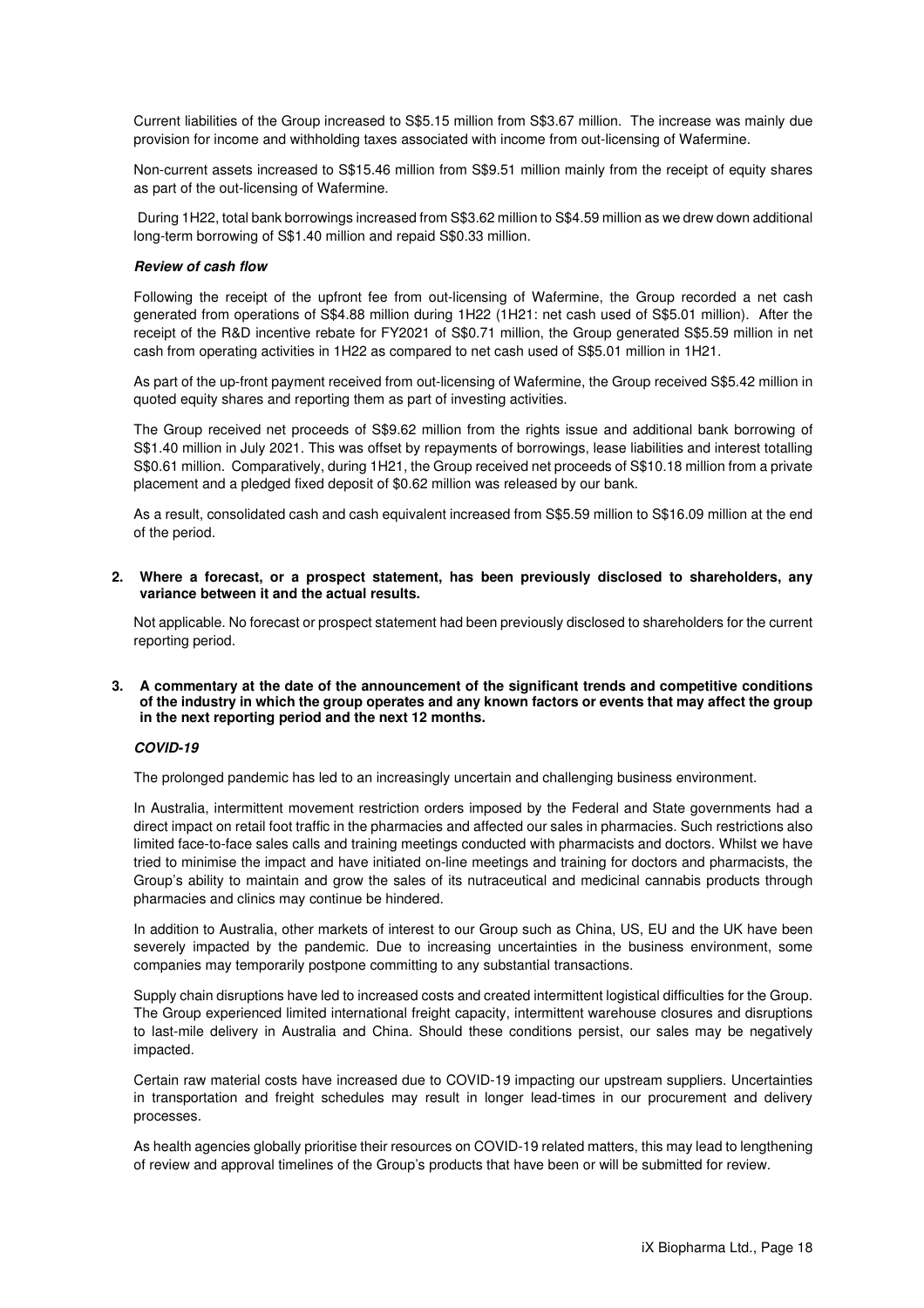#### **Wafermine**

We have successfully monetised our Wafermine development programme via out-licensing agreement with Seelos in November 2021.

In addition to the upfront payment of US\$9 million, the Group is eligible for up to US\$239 million (SGD 323 million) in milestone payments upon achievement by Seelos of certain development milestones and product sales thresholds. The Group will also receive double digit percentage royalties on future net sales of any Licensed Product. Seelos will fund all future development, manufacturing and commercialisation of the Licensed Products.

Seelos plans to evaluate Wafermine (designated as SLS-003) for pain and psychiatric disorders. A detailed development plan is currently being prepared.

#### **Sublingual Dexmedetomidine**

The Group is developing a novel sublingual wafer containing dexmedetomidine. The drug has the potential to be used to treat multiple indications including Alzheimer's disease-related agitation.

In 2020, 5.8 million people in the USA suffered from Alzheimer's disease. The number of patients is expected to double by 2040. Up to 70% of Alzheimer's patients experience agitation, amounting to approximately 100 million agitation episodes per year in the US. Agitation is where patients exhibit excess restlessness and anxiety and even aggression and violence. These behavioural issues often lead to greater distress than the cognitive decline in dementia. The global market size for agitation is approximately US\$4.1 billion in 2020<sup>2</sup>.

This represents a significant unmet medical need as there are currently no FDA-approved therapies for dementia-related agitation. Current treatment options are suboptimal, involving physical restraint or oversedating therapies such as antipsychotics and benzodiazepines which cause adverse effects that are particularly severe for the elderly.

Dexmedetomidine has a novel mechanism of action with a better side effect profile that could be suitable for treatment of Alzheimer's disease-related agitation. Currently, dexmedetomidine is approved for procedural sedation in intravenous form (IV), however, IV is not suitable for agitated patients. A WaferiX-based sublingual dexmedetomidine drug is better suited for repurposing for this indication as the wafer is non-invasive, nontraumatic, easy to administer and can be taken as out-patient.

Formulation work has been completed and a Phase 1 human study is scheduled to commence in 3Q FY22. The Group intends to file an investigational new drug (IND) application with US FDA after the Phase 1 study concludes.

#### **Medicinal Cannabis**

According to analysts, the legal medicinal cannabis market in Australia and New Zealand will be valued at US\$1.55 billion in 2024<sup>3</sup>. Up to 31 December 2021, the Australian Therapeutic Goods Administration's (TGA) has approved over 200,000 SAS Category B applications for unapproved medicinal cannabis products. According to the TGA, applications were approved to use medicinal cannabis for a range of indications including pain, anxiety, insomnia, epilepsy, palliative care and spasticity from neurological conditions.

Following the TGA's decision to allow low-dose CBD products to be supplied over-the-counter (OTC) by a pharmacist without a prescription, the Group has commenced preparation to register Xativa with TGA. We expect registered CBD products will be more widely accessible in pharmacies which may result in a greatly expanded market size.

The Group has signed a supply agreement with a partner in New Zealand to distribute and market our medicinal cannabis range to doctors and patients in the market, subject to regulatory requirements being fulfilled. Our preparation for regulatory filing in New Zealand is in progress. The current estimate submission to the NZ Medicinal Cannabis Agency is around 1Q FY2023.

The Group has also received strong interest from US-based cannabis distributors to distribute our sublingual cannabis products. The Group will explore opportunities to enter the US market, which has an estimated market size of US\$8.5 billion<sup>4</sup>, over the next 12 months.

<sup>2</sup> Transparency Market Research, "Acute Agitation and Aggression Treatment Market Trends, 2021-2031", *https://www.transparencymarketresearch.com/acute-agitation-and-aggression-treatment-market.html*

<sup>3</sup> Prohibition Partners, 2020, "The Oceania Cannabis Report, Second Edition, April 2020"

<sup>4</sup> Prohibition Partners, The North American Cannabis Report Second Edition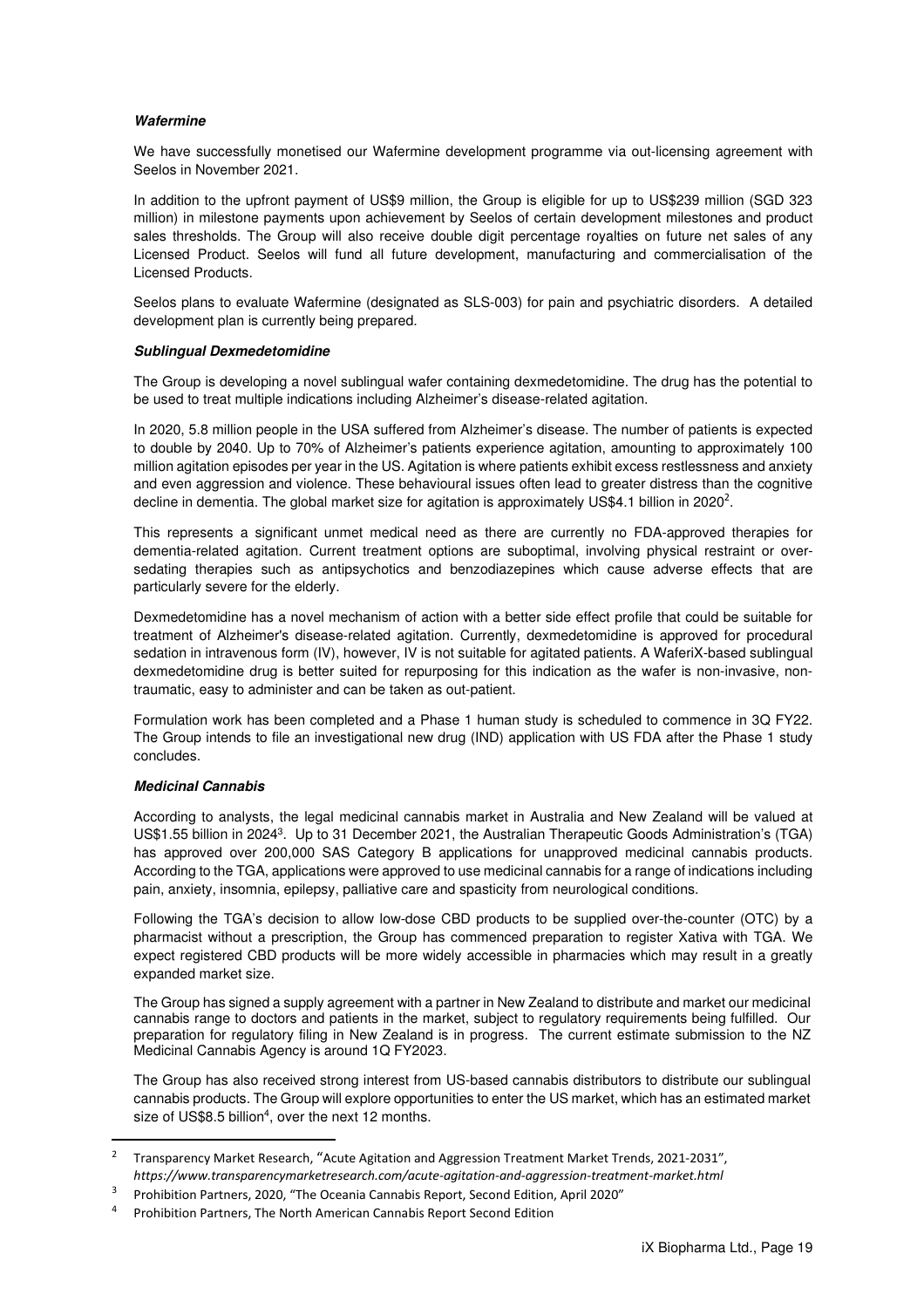#### **Entity Health**

Entity products are sold in more than 250 pharmacies and health food stores in all major Australian cities and on cross border e-commerce platforms, JD Worldwide and Tmall Global, into China.

Australian-made health supplements are regarded by Chinese consumers as the gold standard of healthcare products due to Australia's reputation for safety and quality. Chinese consumers have demonstrated an appetite for novel and sophisticated products which characterise the Entity line of nutraceuticals.

In the next 12 months we will continue to prioritise growing the market share for Entity products in China through cross-border e-commerce. We intend to introduce new products in categories popular or growing with China consumers, focusing on leveraging our unique, patented WaferiX sublingual technology to produce welldifferentiated and scientifically advanced products that resonate with Chinese consumers.

#### **Proposed Spin-off of Pharmaceuticals**

On 12 June 2021, the Company announced that it is exploring the possibility of a spin-off of its pharmaceutical business (including medicinal cannabis) by way of a listing on the Main Board of The Stock Exchange of Hong Kong Limited (the HKEX) through Chapter 18A of the Rules Governing the Listing of Securities on the Stock Exchange (the "Proposed Spin-Off and Listing").

The Company intends to restructure its pharmaceutical business (including medicinal cannabis) to be held by Ligo Pharma Limited, a wholly-owned subsidiary which was incorporated on 31 March 2021 in the Cayman Islands (the Spin-Off Company). The restructuring and the Proposed Spin-Off and Listing are dependent on the results of preparatory work to be undertaken, requisite approvals from the relevant regulatory authorities, the then-prevailing market condition, investors' interests and response at the material time and any other relevant factors.

Following the restructuring, the Spin-Off Company will be engaged in manufacturing, research and development and sales of pharmaceutical and medicinal cannabis products (the Pharmaceutical and Medicinal Cannabis Business). These activities are currently undertaken by the Group's wholly-owned subsidiaries being iX Syrinx Pty Ltd, Arrow Property Trust, iX Biopharma Pty Ltd, iX Biopharma Europe Ltd and iXB Sdn Bhd.

Following the completion of the Proposed Spin-Off and Listing, the Company will focus on sales, marketing and distribution of innovative nutraceutical products under its brand Entity (the Nutraceutical Business).

To-date, the Group has engaged with Hong Kong and Singapore exchanges and listing professionals. We continue to work towards fulfilling the listing requirements and will update the shareholders on any material developments.

**4. Whether the figures have been audited or reviewed, and in accordance with which auditing standard or practice.** 

The figures have not been audited nor reviewed by the Company's auditor.

**5. Where the figures have been audited or reviewed, the auditors' report (including any qualifications modifications or emphasis of a matter).** 

Not applicable.

- **6. Where the latest financial statements are subject to an adverse opinion, qualified opinion or disclaimer of opinion:** 
	- **a. Updates on the efforts taken to resolve each outstanding audit issue.**
	- **b. Confirmation from the Board that the impact of all outstanding audit issues on the financial statements have been adequately disclosed.**

**This is not required for any audit issue that is a material uncertainty relating to going concern.** 

Not applicable.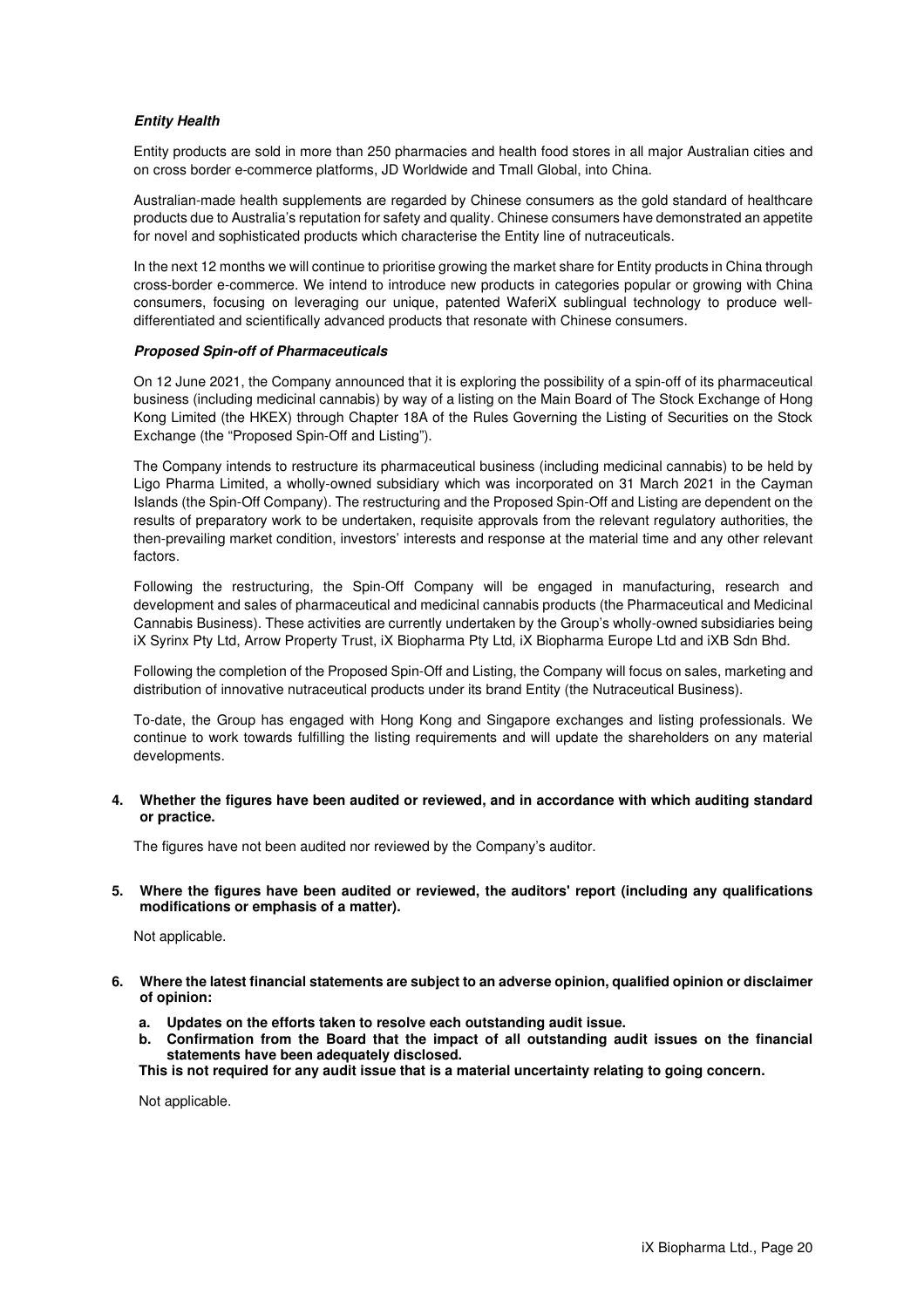#### **7. If a decision regarding dividend has been made:**

#### **(a) Whether an interim (final) ordinary dividend has been declared (recommended); and**

No dividend has been declared or recommended for the current reporting period.

#### **(b) (i) Amount per share (cents)**

Not applicable.

#### **(b) (ii) Previous corresponding period (cents)**

Not applicable.

**(c) Whether the dividend is before tax, net of tax or tax exempt. If before tax or net of tax, state the tax rate and the country where the dividend is derived. (If the dividend is not taxable in the hands of shareholders, this must be stated).** 

Not applicable.

#### **(d) The date the dividend is payable**

Not applicable.

#### **(e) Record date**

Not applicable.

#### **8. If no dividend has been declared (recommended), a statement to that effect.**

No dividend has been declared or recommended for the current reporting period as the Company will need to conserve its cash reserve for development and commercialisation of products.

#### **9. If the group has obtained a general mandate from shareholders for IPTs, the aggregate value of such transactions as required under Rule 920(1)(a)(ii). If no IPT mandate has been obtained, a statement to that effect.**

The Group does not have a general mandate for interested person transactions.

There was no interested person transaction of S\$100,000 or more for 1H22.

#### **10. Confirmation that the issuer has procured undertakings from all its directors and executive officers (in the format set out in Appendix 7H) under Rule 720(1) of the listing manual.**

The Company has procured undertakings from all its Directors and executive officers under Rule 720(1).

#### **11. Negative confirmation pursuant to Rule 705(5) of the listing manual.**

The Board of Directors of the Company confirm that to the best of their knowledge, nothing has come to their attention which may render the financial results for the half year ended 31 December 2021 to be false or misleading in any material aspect.

#### **12. Change in the composition of the Group (pursuant to Rule 706A of Catalist Rules)**

There is no change in the composition of the Group during the six-month financial period ended 31 December 2021.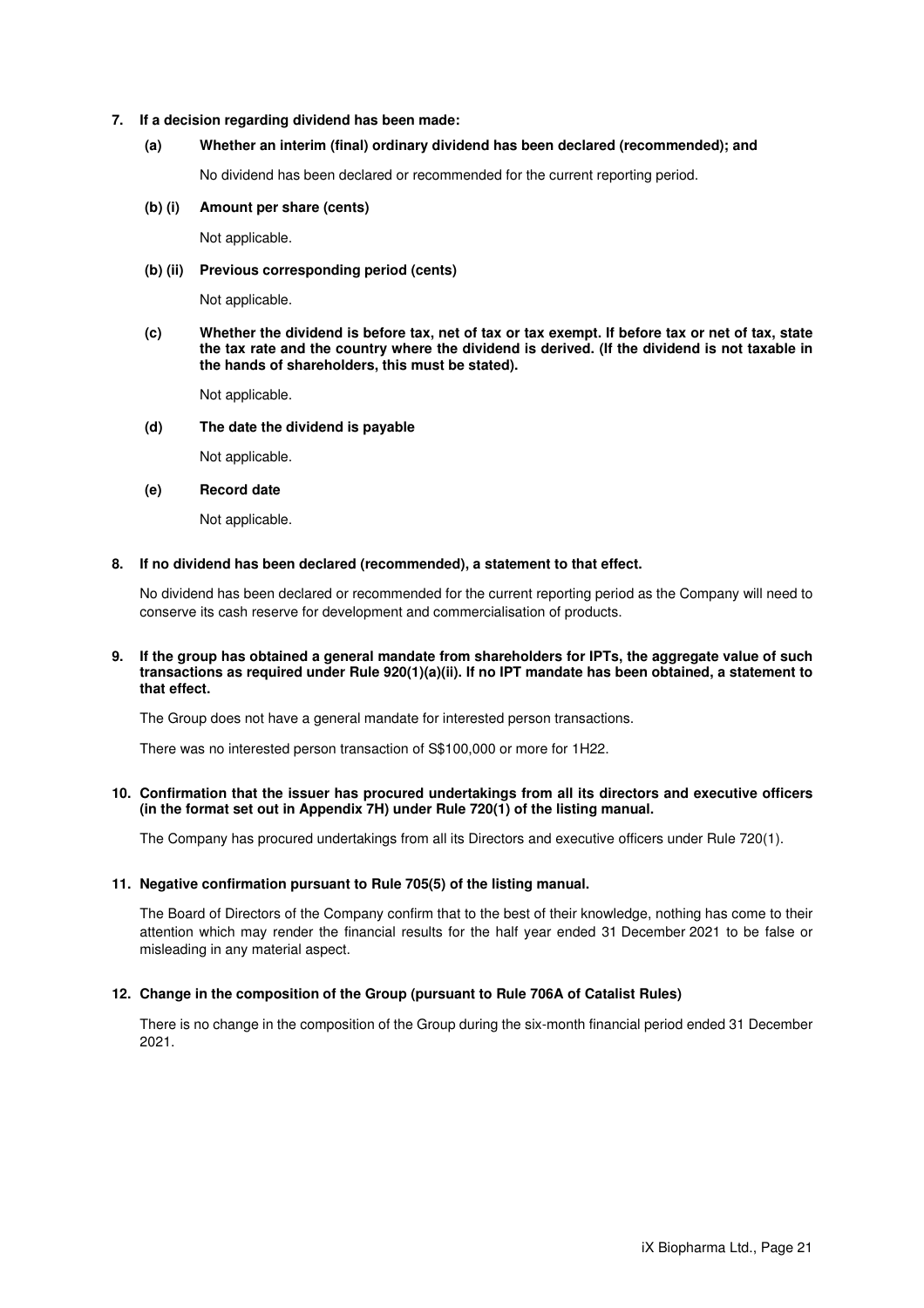#### **13. Use of Proceeds**

#### **a) 2020 Private Placement**

Pursuant to the private placement of 44,491,299 ordinary shares, the Company received net proceeds of S\$10.18 million ("Placement Proceeds"). As at 31 December 2021, the Placement Proceeds has been utilised as follows:

|                                                                                                                                      | <b>Amount</b><br>allocated | Amount<br>utilised | <b>Balance</b> |
|--------------------------------------------------------------------------------------------------------------------------------------|----------------------------|--------------------|----------------|
|                                                                                                                                      | <b>S\$'000</b>             | <b>S\$'000</b>     | <b>S\$'000</b> |
| To fund the development, manufacturing and marketing activities<br>required for our pharmaceutical and nutraceutical products in the |                            |                    |                |
| pipeline                                                                                                                             | 6,108                      | (6, 108)           |                |
| General working capital purposes                                                                                                     | 4,072                      | (4,072)            |                |
| Total                                                                                                                                | 10,180                     | (10, 180)          |                |
| Details of working capital used:                                                                                                     | S\$'000                    |                    |                |
| Professional fees                                                                                                                    | 1,098                      |                    |                |
| Payroll and directors' fees                                                                                                          | 1.440                      |                    |                |
| Trademark and patents                                                                                                                | 123                        |                    |                |
| Purchase of materials                                                                                                                | 386                        |                    |                |
| Rental, office expenditure and other operating expenses                                                                              | 1,025                      |                    |                |
| Total                                                                                                                                | 4,072                      |                    |                |

The above utilisation of the Placement Proceeds is in accordance with the intended use as stated in the Company's announcement dated 28 July 2020.

#### **b) 2021 Rights Issue**

Pursuant to the right issue of 48,814,711 shares on 26 July 2021, the Company received net proceeds of S\$9.62 million (Rights Proceeds). As at 31 December 2021, the Rights Proceeds has been utilised as follows:

|                                                                            | Amount<br>allocated | Amount<br>utilised | <b>Balance</b> |
|----------------------------------------------------------------------------|---------------------|--------------------|----------------|
|                                                                            | <b>S\$'000</b>      | S\$'000            | S\$'000        |
| To fund manufacturing and marketing activities for the Group's<br>products | 7.617               | (535)              | 7,082          |
| General working capital purposes                                           | 2,000               | (952)              | 1,048          |
| <b>Total</b>                                                               | 9,617               | (1, 487)           | 8,130          |
| Details of working capital used:                                           | S\$'000             |                    |                |
| Professional fees                                                          | 244                 |                    |                |
| Payroll and directors' fees                                                | 576                 |                    |                |
| Trademark and patents                                                      | 15                  |                    |                |
| Rental, office expenditure and other operating expenses                    | 117                 |                    |                |
| <b>Total</b>                                                               | 952                 |                    |                |

The above utilisation of the Right Issue Proceeds is in accordance with the intended use as stated in the Company's announcement dated 8 June 2021.